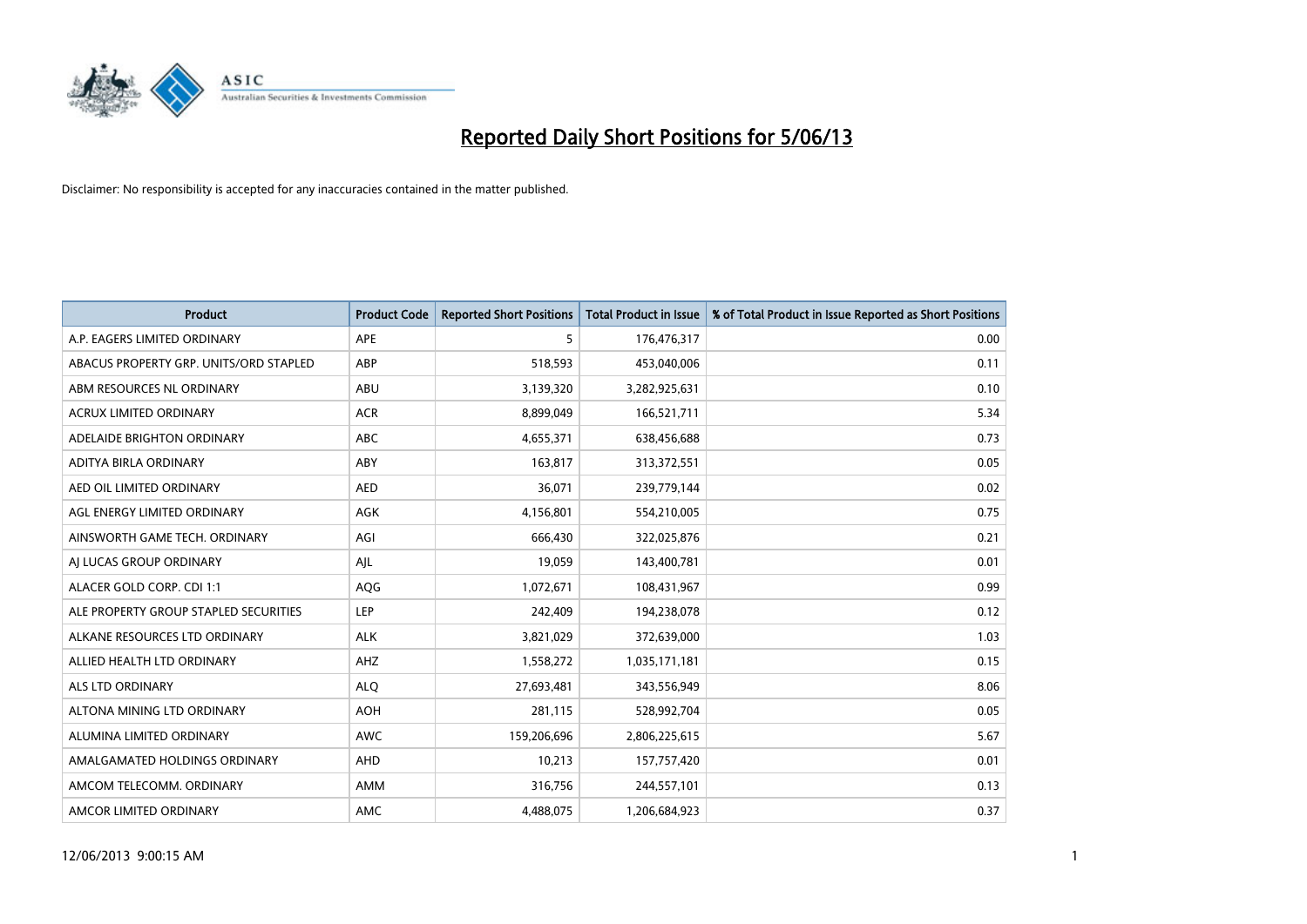

| <b>Product</b>                            | <b>Product Code</b> | <b>Reported Short Positions</b> | <b>Total Product in Issue</b> | % of Total Product in Issue Reported as Short Positions |
|-------------------------------------------|---------------------|---------------------------------|-------------------------------|---------------------------------------------------------|
| AMP LIMITED ORDINARY                      | AMP                 | 14,135,968                      | 2,944,564,649                 | 0.48                                                    |
| AMPELLA MINING ORDINARY                   | AMX                 | 1,254,485                       | 248,000,493                   | 0.51                                                    |
| ANGLOGOLD ASHANTI CDI 5:1                 | AGG                 | 999                             | 89,207,765                    | 0.00                                                    |
| ANSELL LIMITED ORDINARY                   | <b>ANN</b>          | 10,323,638                      | 130,631,752                   | 7.90                                                    |
| ANTARES ENERGY LTD ORDINARY               | <b>AZZ</b>          | 518,615                         | 256,100,939                   | 0.20                                                    |
| ANZ BANKING GRP LTD ORDINARY              | ANZ                 | 10,191,341                      | 2,743,939,704                 | 0.37                                                    |
| APA GROUP STAPLED SECURITIES              | APA                 | 6,905,814                       | 835,750,807                   | 0.83                                                    |
| APN NEWS & MEDIA ORDINARY                 | <b>APN</b>          | 17,514,122                      | 661,526,586                   | 2.65                                                    |
| AQUARIUS PLATINUM. ORDINARY               | <b>AOP</b>          | 9,005,277                       | 486,851,336                   | 1.85                                                    |
| AQUILA RESOURCES ORDINARY                 | <b>AQA</b>          | 13,814,264                      | 411,804,442                   | 3.35                                                    |
| ARAFURA RESOURCE LTD ORDINARY             | ARU                 | 80,367                          | 441,270,644                   | 0.02                                                    |
| ARB CORPORATION ORDINARY                  | ARP                 | 337,586                         | 72,481,302                    | 0.47                                                    |
| ARDENT LEISURE GROUP STAPLED SECURITIES   | AAD                 | 2,196,763                       | 397,803,987                   | 0.55                                                    |
| ARISTOCRAT LEISURE ORDINARY               | ALL                 | 7,568,502                       | 551,418,047                   | 1.37                                                    |
| ARRIUM LTD ORDINARY                       | ARI                 | 12,576,708                      | 1,355,433,903                 | 0.93                                                    |
| ASCIANO LIMITED ORDINARY                  | <b>AIO</b>          | 15,236,340                      | 975,385,664                   | 1.56                                                    |
| ASG GROUP LIMITED ORDINARY                | ASZ                 | 1,562,129                       | 206,720,839                   | 0.76                                                    |
| ASPEN GROUP ORD/UNITS STAPLED             | APZ                 | 416,327                         | 1,192,665,422                 | 0.03                                                    |
| ASTRO JAP PROP GROUP STAPLED US PROHIBIT. | AJA                 | 82,746                          | 67,211,752                    | 0.12                                                    |
| ASX LIMITED ORDINARY                      | ASX                 | 2,070,852                       | 175,136,729                   | 1.18                                                    |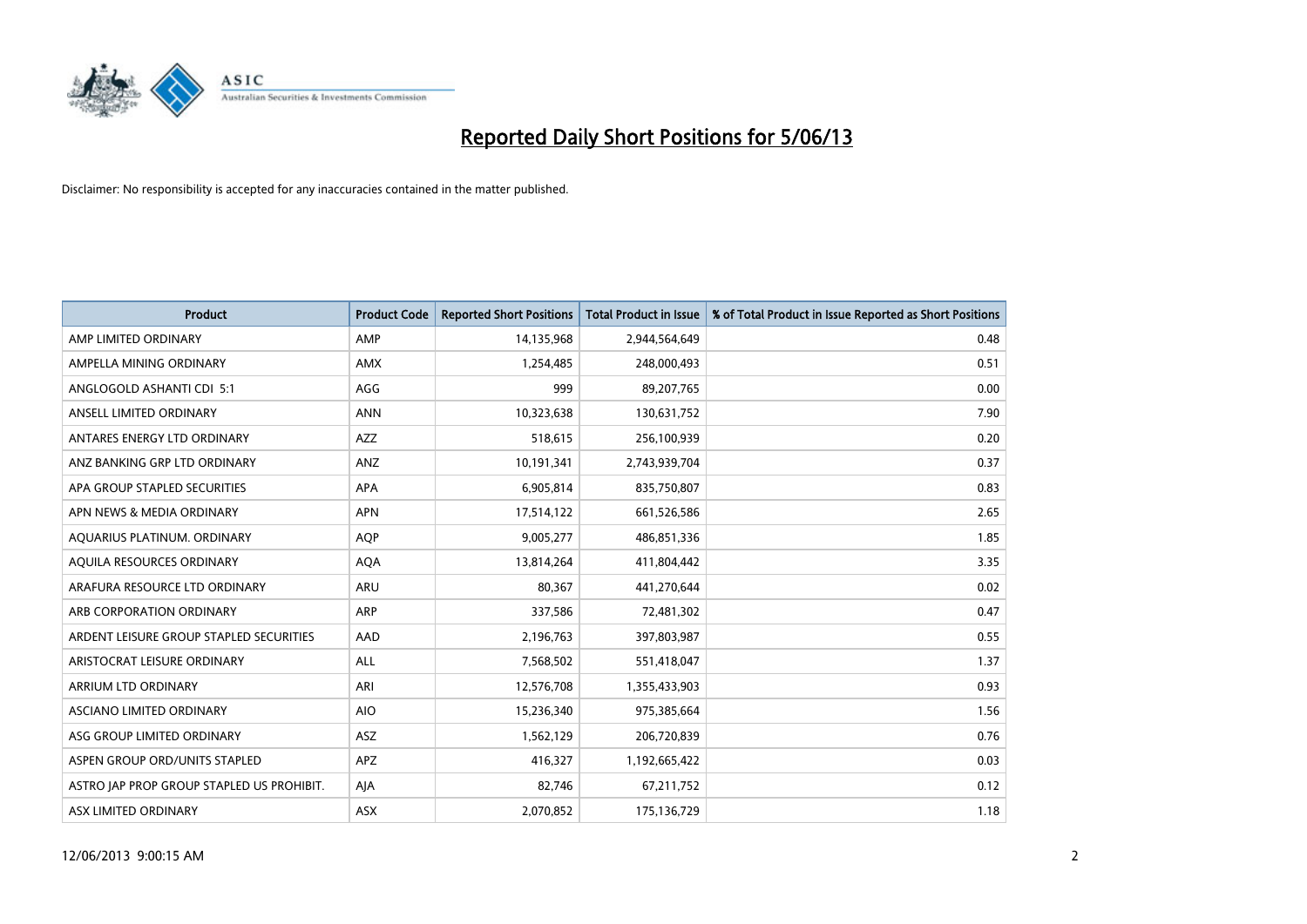

| <b>Product</b>                       | <b>Product Code</b> | <b>Reported Short Positions</b> | <b>Total Product in Issue</b> | % of Total Product in Issue Reported as Short Positions |
|--------------------------------------|---------------------|---------------------------------|-------------------------------|---------------------------------------------------------|
| ATLAS IRON LIMITED ORDINARY          | <b>AGO</b>          | 39,005,055                      | 909,718,409                   | 4.29                                                    |
| AUCKLAND INTERNATION ORDINARY        | AIA                 | 471,712                         | 1,322,564,489                 | 0.04                                                    |
| AURIZON HOLDINGS LTD ORDINARY        | AZJ                 | 9,302,484                       | 2,137,284,503                 | 0.44                                                    |
| AURORA OIL & GAS ORDINARY            | <b>AUT</b>          | 4,187,161                       | 447,885,778                   | 0.93                                                    |
| AUSDRILL LIMITED ORDINARY            | ASL                 | 8,843,480                       | 312,277,224                   | 2.83                                                    |
| AUSENCO LIMITED ORDINARY             | <b>AAX</b>          | 1,064,133                       | 123,527,574                   | 0.86                                                    |
| AUSTAL LIMITED ORDINARY              | ASB                 | 916,755                         | 346,007,639                   | 0.26                                                    |
| AUSTBROKERS HOLDINGS ORDINARY        | <b>AUB</b>          | 18,838                          | 57,955,632                    | 0.03                                                    |
| AUSTIN ENGINEERING ORDINARY          | <b>ANG</b>          | 618,573                         | 73,164,403                    | 0.85                                                    |
| AUSTRALAND PROPERTY STAPLED SECURITY | <b>ALZ</b>          | 1,761,383                       | 578,324,670                   | 0.30                                                    |
| AUSTRALIAN AGRICULT. ORDINARY        | AAC                 | 2,669,816                       | 313,113,358                   | 0.85                                                    |
| <b>AUSTRALIAN EDUCATION UNITS</b>    | <b>AEU</b>          | 351                             | 175,465,397                   | 0.00                                                    |
| AUSTRALIAN INFR LTD ORDINARY         | <b>AIX</b>          | 1,230,135                       | 620,733,944                   | 0.20                                                    |
| AUSTRALIAN PHARM, ORDINARY           | API                 | 245,497                         | 488,115,883                   | 0.05                                                    |
| <b>AUTOMOTIVE HOLDINGS ORDINARY</b>  | <b>AHE</b>          | 218,015                         | 260,579,682                   | 0.08                                                    |
| AVIENNINGS LIMITED ORDINARY          | <b>AVI</b>          | 191,391                         | 384,423,851                   | 0.05                                                    |
| AWE LIMITED ORDINARY                 | AWE                 | 5,206,827                       | 522,116,985                   | 1.00                                                    |
| AZIMUTH RES LTD ORDINARY             | <b>AZH</b>          | 740,250                         | 430,626,680                   | 0.17                                                    |
| <b>BANDANNA ENERGY ORDINARY</b>      | <b>BND</b>          | 24,098,371                      | 528,481,199                   | 4.56                                                    |
| BANK OF QUEENSLAND. ORDINARY         | <b>BOQ</b>          | 5,004,863                       | 318,192,231                   | 1.57                                                    |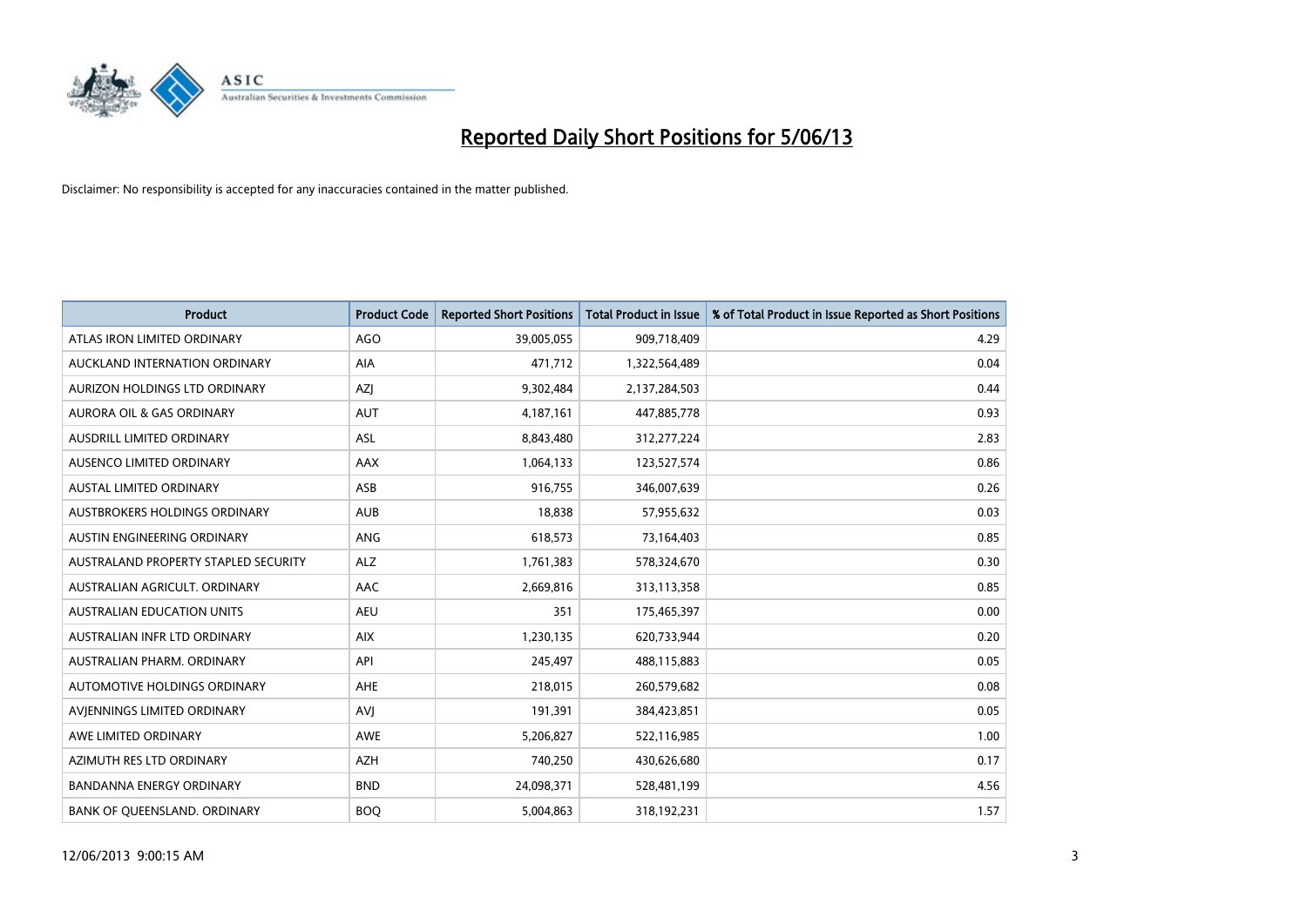

| <b>Product</b>                         | <b>Product Code</b> | <b>Reported Short Positions</b> | <b>Total Product in Issue</b> | % of Total Product in Issue Reported as Short Positions |
|----------------------------------------|---------------------|---------------------------------|-------------------------------|---------------------------------------------------------|
| <b>BANNERMAN RESOURCES ORDINARY</b>    | <b>BMN</b>          | 999,898                         | 309,077,460                   | 0.32                                                    |
| <b>BASE RES LIMITED ORDINARY</b>       | <b>BSE</b>          | 3,814,176                       | 561,840,029                   | 0.68                                                    |
| <b>BATHURST RESOURCES ORDINARY</b>     | <b>BTU</b>          | 39,873,952                      | 697,247,997                   | 5.72                                                    |
| <b>BC IRON LIMITED ORDINARY</b>        | BCI                 | 698,318                         | 123,204,384                   | 0.57                                                    |
| BEACH ENERGY LIMITED ORDINARY          | <b>BPT</b>          | 17,448,176                      | 1,268,647,188                 | 1.38                                                    |
| BEADELL RESOURCE LTD ORDINARY          | <b>BDR</b>          | 42,694,101                      | 786,477,280                   | 5.43                                                    |
| <b>BEGA CHEESE LTD ORDINARY</b>        | <b>BGA</b>          | 10,297                          | 151,866,050                   | 0.01                                                    |
| BENDIGO AND ADELAIDE ORDINARY          | <b>BEN</b>          | 13,858,003                      | 407,166,826                   | 3.40                                                    |
| BERKELEY RESOURCES ORDINARY            | <b>BKY</b>          | 285,624                         | 179,393,323                   | 0.16                                                    |
| <b>BHP BILLITON LIMITED ORDINARY</b>   | <b>BHP</b>          | 13,189,769                      | 3,211,691,105                 | 0.41                                                    |
| <b>BILLABONG ORDINARY</b>              | <b>BBG</b>          | 6,526,158                       | 478,944,292                   | 1.36                                                    |
| <b>BLACKMORES LIMITED ORDINARY</b>     | <b>BKL</b>          | 6,110                           | 16,972,069                    | 0.04                                                    |
| BLACKTHORN RESOURCES ORD US PROHIBITED | <b>BTR</b>          | 414,431                         | 164,285,950                   | 0.25                                                    |
| <b>BLUESCOPE STEEL LTD ORDINARY</b>    | <b>BSL</b>          | 4,501,795                       | 558,243,305                   | 0.81                                                    |
| <b>BOART LONGYEAR ORDINARY</b>         | <b>BLY</b>          | 47,780,123                      | 461,163,412                   | 10.36                                                   |
| BORAL LIMITED. ORDINARY                | <b>BLD</b>          | 44,728,055                      | 774,000,641                   | 5.78                                                    |
| <b>BRADKEN LIMITED ORDINARY</b>        | <b>BKN</b>          | 10,234,858                      | 169,240,662                   | 6.05                                                    |
| <b>BRAMBLES LIMITED ORDINARY</b>       | <b>BXB</b>          | 2,945,186                       | 1,557,294,344                 | 0.19                                                    |
| <b>BREVILLE GROUP LTD ORDINARY</b>     | <b>BRG</b>          | 3,881,813                       | 130,095,322                   | 2.98                                                    |
| BRICKWORKS LIMITED ORDINARY            | <b>BKW</b>          | 15,424                          | 147,818,132                   | 0.01                                                    |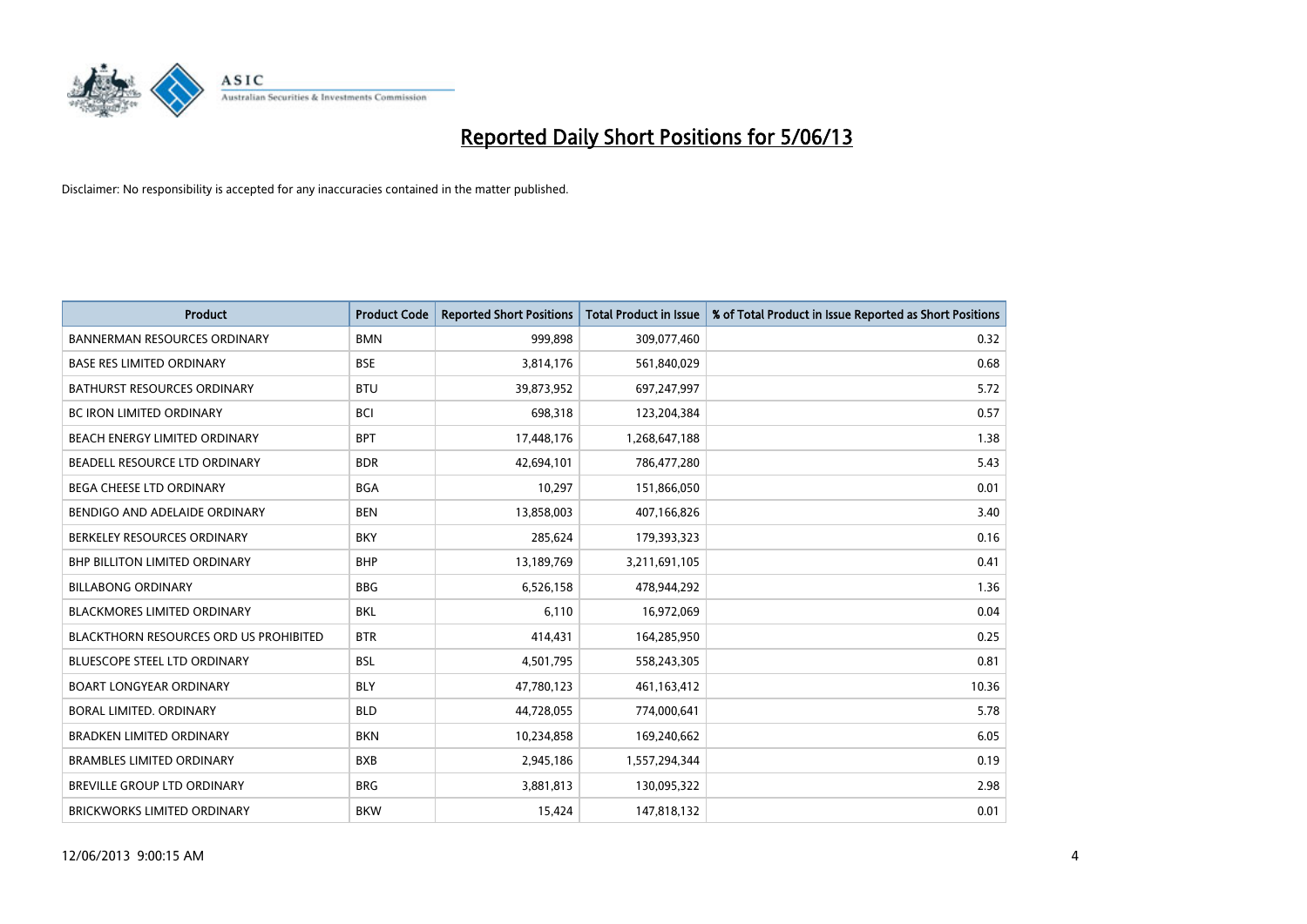

| <b>Product</b>                          | <b>Product Code</b> | <b>Reported Short Positions</b> | <b>Total Product in Issue</b> | % of Total Product in Issue Reported as Short Positions |
|-----------------------------------------|---------------------|---------------------------------|-------------------------------|---------------------------------------------------------|
| <b>BROCKMAN MINING LTD ORDINARY</b>     | <b>BCK</b>          | 90,995                          | 7,894,482,131                 | 0.00                                                    |
| <b>BURU ENERGY ORDINARY</b>             | <b>BRU</b>          | 17,307,553                      | 274,036,429                   | 6.32                                                    |
| <b>BWP TRUST ORDINARY UNITS</b>         | <b>BWP</b>          | 4,222,576                       | 537,753,954                   | 0.79                                                    |
| CABCHARGE AUSTRALIA ORDINARY            | CAB                 | 11,292,064                      | 120,430,683                   | 9.38                                                    |
| CALTEX AUSTRALIA ORDINARY               | <b>CTX</b>          | 3,168,285                       | 270,000,000                   | 1.17                                                    |
| CAPE LAMBERT RES LTD ORDINARY           | <b>CFE</b>          | 197,284                         | 685,107,562                   | 0.03                                                    |
| CARABELLA RES LTD ORDINARY              | <b>CLR</b>          | 100.000                         | 152,361,547                   | 0.07                                                    |
| <b>CARBON ENERGY ORDINARY</b>           | <b>CNX</b>          | 4,533                           | 786,889,705                   | 0.00                                                    |
| CARDNO LIMITED ORDINARY                 | CDD                 | 9,644,145                       | 143,726,327                   | 6.71                                                    |
| CARNARVON PETROLEUM ORDINARY            | <b>CVN</b>          | 39,246                          | 934,109,501                   | 0.00                                                    |
| CARSALES.COM LTD ORDINARY               | <b>CRZ</b>          | 690,031                         | 236,134,464                   | 0.29                                                    |
| <b>CASH CONVERTERS ORDINARY</b>         | CCV                 | 1,615,833                       | 423,861,025                   | 0.38                                                    |
| CEDAR WOODS PROP. ORDINARY              | <b>CWP</b>          | 33,971                          | 73,359,551                    | 0.05                                                    |
| CENTRAL PETROLEUM ORDINARY              | <b>CTP</b>          | 802,522                         | 1,440,078,845                 | 0.06                                                    |
| <b>CERAMIC FUEL CELLS ORDINARY</b>      | <b>CFU</b>          | 616,353                         | 1,591,941,620                 | 0.04                                                    |
| CFS RETAIL TRUST GRP STAPLED SECURITIES | <b>CFX</b>          | 48,487,225                      | 2,828,495,659                 | 1.71                                                    |
| CHALLENGER DIV.PRO. STAPLED UNITS       | <b>CDI</b>          | 153,688                         | 214,101,013                   | 0.07                                                    |
| <b>CHALLENGER LIMITED ORDINARY</b>      | <b>CGF</b>          | 2,354,513                       | 532,164,145                   | 0.44                                                    |
| CHANDLER MACLEOD LTD ORDINARY           | <b>CMG</b>          | 495,274                         | 469,679,390                   | 0.11                                                    |
| CHARTER HALL GROUP STAPLED US PROHIBIT. | CHC                 | 338,753                         | 302,262,312                   | 0.11                                                    |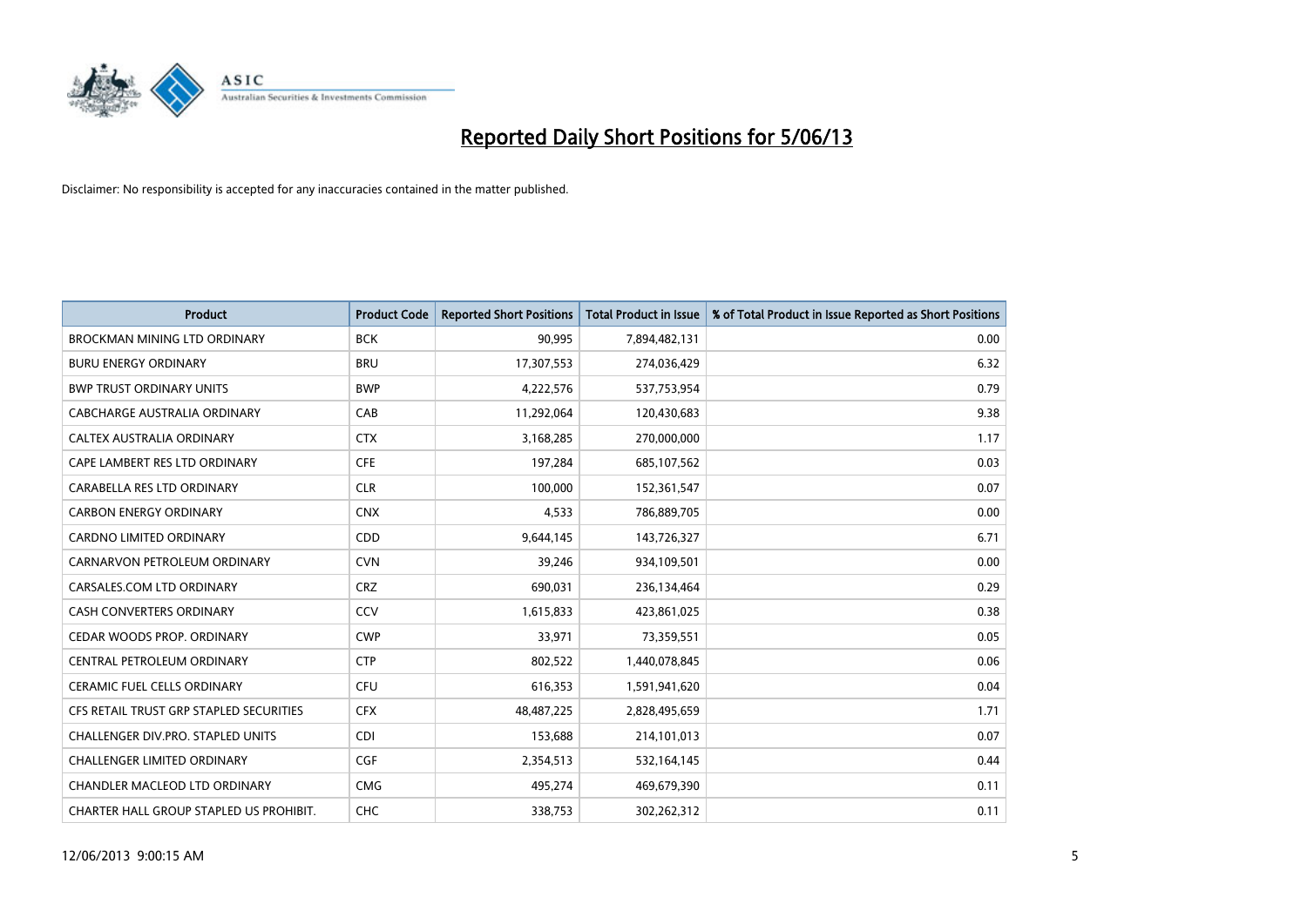

| <b>Product</b>                          | <b>Product Code</b> | <b>Reported Short Positions</b> | <b>Total Product in Issue</b> | % of Total Product in Issue Reported as Short Positions |
|-----------------------------------------|---------------------|---------------------------------|-------------------------------|---------------------------------------------------------|
| <b>CHARTER HALL RETAIL UNITS</b>        | <b>CQR</b>          | 2,809,114                       | 337,582,974                   | 0.83                                                    |
| <b>CHORUS LIMITED ORDINARY</b>          | <b>CNU</b>          | 27,462                          | 389,299,049                   | 0.01                                                    |
| CITIGOLD CORP LTD ORDINARY              | <b>CTO</b>          | 153,427                         | 1,352,907,765                 | 0.01                                                    |
| <b>CLOUGH LIMITED ORDINARY</b>          | <b>CLO</b>          | 7,133,909                       | 777,781,882                   | 0.92                                                    |
| COAL OF AFRICA LTD ORDINARY             | <b>CZA</b>          | 326                             | 1,048,368,613                 | 0.00                                                    |
| <b>COALSPUR MINES LTD ORDINARY</b>      | <b>CPL</b>          | 10,929,982                      | 639,748,901                   | 1.71                                                    |
| COCA-COLA AMATIL ORDINARY               | <b>CCL</b>          | 5,073,595                       | 763,590,249                   | 0.66                                                    |
| <b>COCHLEAR LIMITED ORDINARY</b>        | <b>COH</b>          | 4,180,179                       | 57,040,932                    | 7.33                                                    |
| <b>COCKATOO COAL ORDINARY</b>           | <b>COK</b>          | 10,449,444                      | 1,016,746,908                 | 1.03                                                    |
| <b>CODAN LIMITED ORDINARY</b>           | <b>CDA</b>          | 445,416                         | 176,926,104                   | 0.25                                                    |
| COFFEY INTERNATIONAL ORDINARY           | <b>COF</b>          | 1,000                           | 255,833,165                   | 0.00                                                    |
| <b>COLLINS FOODS LTD ORDINARY</b>       | <b>CKF</b>          | 566,171                         | 93,000,003                    | 0.61                                                    |
| COMMONWEALTH BANK, ORDINARY             | <b>CBA</b>          | 8,737,385                       | 1,611,928,836                 | 0.54                                                    |
| <b>COMMONWEALTH PROP ORDINARY UNITS</b> | <b>CPA</b>          | 15,522,908                      | 2,347,003,413                 | 0.66                                                    |
| <b>COMPASS RESOURCES ORDINARY</b>       | <b>CMR</b>          | 7,472                           | 1,403,744,100                 | 0.00                                                    |
| <b>COMPUTERSHARE LTD ORDINARY</b>       | <b>CPU</b>          | 15,307,999                      | 556,203,079                   | 2.75                                                    |
| CORP TRAVEL LIMITED ORDINARY            | <b>CTD</b>          | 147,556                         | 78,081,184                    | 0.19                                                    |
| <b>CREDIT CORP GROUP ORDINARY</b>       | <b>CCP</b>          | 42,626                          | 45,932,899                    | 0.09                                                    |
| <b>CROMWELL PROP STAPLED SECURITIES</b> | <b>CMW</b>          | 6,082,764                       | 1,463,721,456                 | 0.42                                                    |
| <b>CROWN LIMITED ORDINARY</b>           | <b>CWN</b>          | 1,716,897                       | 728,394,185                   | 0.24                                                    |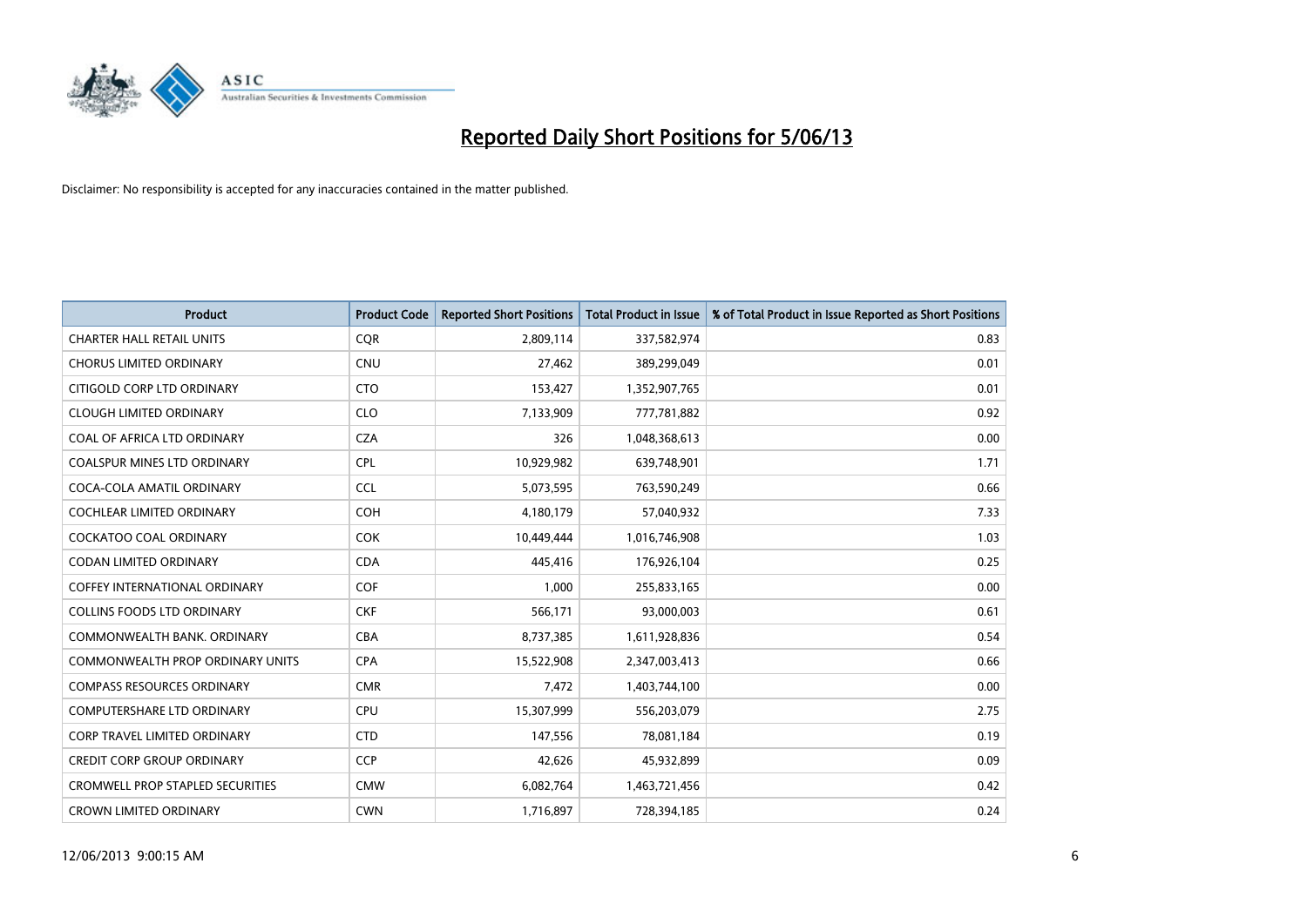

| <b>Product</b>                       | <b>Product Code</b> | <b>Reported Short Positions</b> | <b>Total Product in Issue</b> | % of Total Product in Issue Reported as Short Positions |
|--------------------------------------|---------------------|---------------------------------|-------------------------------|---------------------------------------------------------|
| <b>CSG LIMITED ORDINARY</b>          | CSV                 | 102,918                         | 278,155,477                   | 0.04                                                    |
| <b>CSL LIMITED ORDINARY</b>          | <b>CSL</b>          | 781,148                         | 491,794,065                   | 0.16                                                    |
| <b>CSR LIMITED ORDINARY</b>          | <b>CSR</b>          | 45,646,072                      | 506,000,315                   | 9.02                                                    |
| <b>CUDECO LIMITED ORDINARY</b>       | CDU                 | 4,295,424                       | 199,877,294                   | 2.15                                                    |
| DART ENERGY LTD ORDINARY             | <b>DTE</b>          | 14,359,247                      | 878,988,226                   | 1.63                                                    |
| DATA#3 LIMITED ORDINARY              | <b>DTL</b>          | 130,072                         | 153,974,950                   | 0.08                                                    |
| DAVID JONES LIMITED ORDINARY         | <b>DJS</b>          | 51,889,967                      | 535,002,401                   | 9.70                                                    |
| <b>DECMIL GROUP LIMITED ORDINARY</b> | <b>DCG</b>          | 4,144,858                       | 168,203,219                   | 2.46                                                    |
| DEXUS PROPERTY GROUP STAPLED UNITS   | <b>DXS</b>          | 18,346,279                      | 4,839,024,176                 | 0.38                                                    |
| DISCOVERY METALS LTD ORDINARY        | <b>DML</b>          | 6,026,837                       | 486,986,451                   | 1.24                                                    |
| DOMINO PIZZA ENTERPR ORDINARY        | <b>DMP</b>          | 195,826                         | 70,192,674                    | 0.28                                                    |
| DORAY MINERALS LTD ORDINARY          | <b>DRM</b>          | 57,921                          | 141,866,768                   | 0.04                                                    |
| DOWNER EDI LIMITED ORDINARY          | <b>DOW</b>          | 8,822,683                       | 433,409,429                   | 2.04                                                    |
| DRILLSEARCH ENERGY ORDINARY          | <b>DLS</b>          | 21,344,724                      | 427,353,371                   | 4.99                                                    |
| DUET GROUP STAPLED US PROHIBIT.      | <b>DUE</b>          | 28,420,786                      | 1,169,314,842                 | 2.43                                                    |
| DULUXGROUP LIMITED ORDINARY          | <b>DLX</b>          | 7,047,585                       | 374,507,181                   | 1.88                                                    |
| <b>DWS LTD ORDINARY</b>              | <b>DWS</b>          | 462,597                         | 132,362,763                   | 0.35                                                    |
| ECHO ENTERTAINMENT ORDINARY          | <b>EGP</b>          | 5,482,096                       | 825,672,730                   | 0.66                                                    |
| <b>ELDERS LIMITED ORDINARY</b>       | <b>ELD</b>          | 16,193,078                      | 448,598,480                   | 3.61                                                    |
| ELEMENTAL MINERALS ORDINARY          | <b>ELM</b>          | 33,457                          | 288,587,228                   | 0.01                                                    |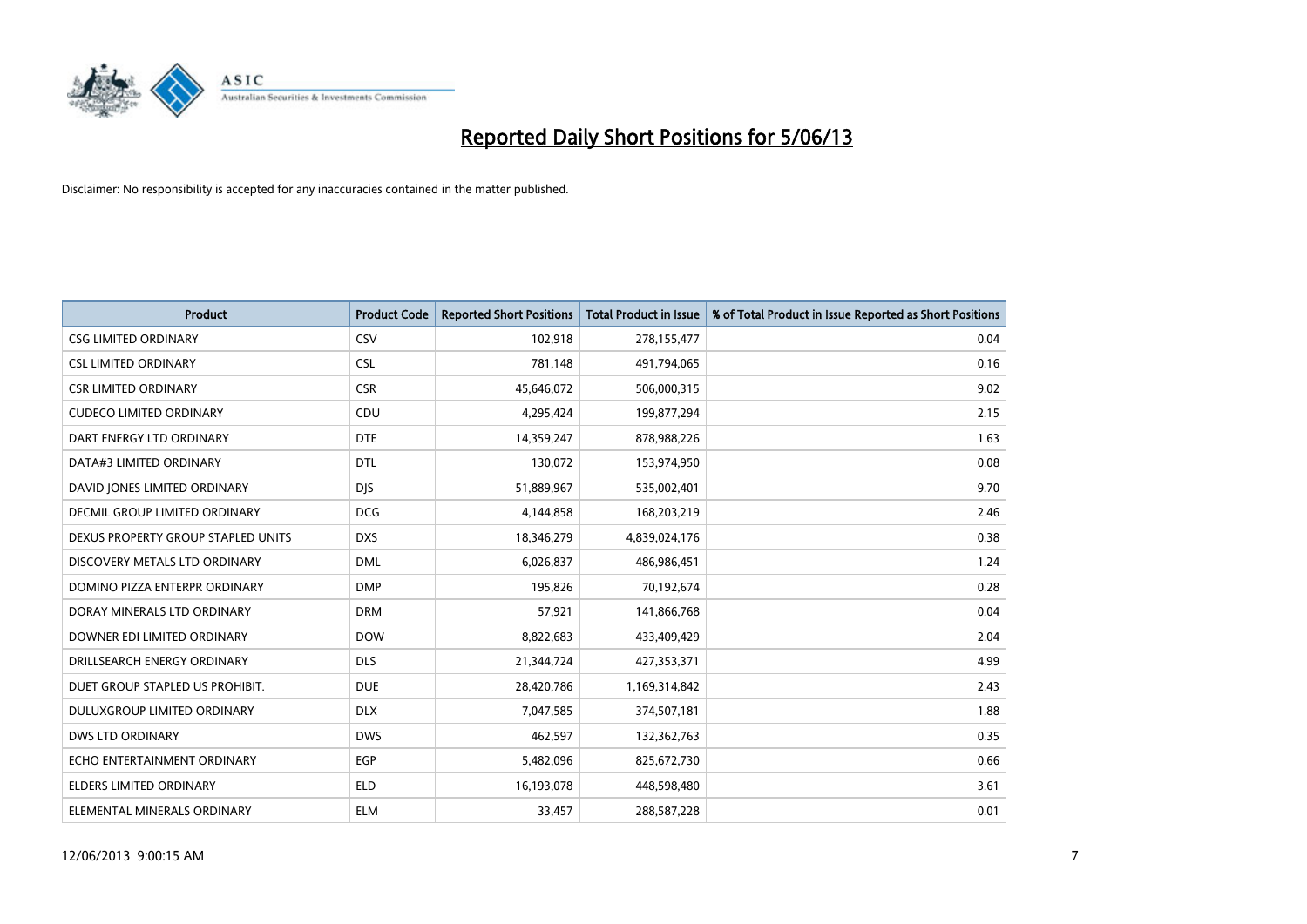

| <b>Product</b>                         | <b>Product Code</b> | <b>Reported Short Positions</b> | <b>Total Product in Issue</b> | % of Total Product in Issue Reported as Short Positions |
|----------------------------------------|---------------------|---------------------------------|-------------------------------|---------------------------------------------------------|
| ELEMENTOS LIMITED ORDINARY             | <b>ELT</b>          | 16                              | 154,349,209                   | 0.00                                                    |
| <b>EMECO HOLDINGS ORDINARY</b>         | <b>EHL</b>          | 23,333,406                      | 599,675,707                   | 3.89                                                    |
| <b>ENDEAVOUR MIN CORP CDI 1:1</b>      | <b>EVR</b>          | 95,295                          | 125,053,398                   | 0.08                                                    |
| ENERGY RESOURCES ORDINARY 'A'          | <b>ERA</b>          | 10,723,378                      | 517,725,062                   | 2.07                                                    |
| <b>ENERGY WORLD CORPOR, ORDINARY</b>   | <b>EWC</b>          | 24,523,526                      | 1,734,166,672                 | 1.41                                                    |
| <b>ENVESTRA LIMITED ORDINARY</b>       | <b>ENV</b>          | 6,323,238                       | 1,796,808,474                 | 0.35                                                    |
| EQUATORIAL RES LTD ORDINARY            | EQX                 | 8                               | 119,835,353                   | 0.00                                                    |
| ERM POWER LIMITED ORDINARY             | EPW                 | 940                             | 178,270,435                   | 0.00                                                    |
| ETHANE PIPELINE STAPLED SECURITIES     | <b>EPX</b>          | 3,672                           | 69,302,275                    | 0.01                                                    |
| EVOLUTION MINING LTD ORDINARY          | <b>EVN</b>          | 18,356,021                      | 708,092,989                   | 2.59                                                    |
| FAIRFAX MEDIA LTD ORDINARY             | <b>FXI</b>          | 419,913,445                     | 2,351,955,725                 | 17.85                                                   |
| <b>FANTASTIC HOLDINGS ORDINARY</b>     | <b>FAN</b>          | 44,955                          | 102,739,538                   | 0.04                                                    |
| FAR LTD ORDINARY                       | FAR                 | 22,121,932                      | 2,499,846,742                 | 0.88                                                    |
| FEDERATION CNTRES ORD/UNIT STAPLED SEC | <b>FDC</b>          | 3,518,228                       | 1,427,641,565                 | 0.25                                                    |
| FKP PROPERTY GROUP STAPLED SECURITIES  | <b>FKP</b>          | 9,031,131                       | 321,578,705                   | 2.81                                                    |
| FLEETWOOD CORP ORDINARY                | <b>FWD</b>          | 2,167,241                       | 60,522,619                    | 3.58                                                    |
| FLETCHER BUILDING ORDINARY             | <b>FBU</b>          | 4,284,117                       | 686,096,427                   | 0.62                                                    |
| FLEXIGROUP LIMITED ORDINARY            | <b>FXL</b>          | 183,234                         | 299,147,864                   | 0.06                                                    |
| FLIGHT CENTRE ORDINARY                 | <b>FLT</b>          | 11,224,384                      | 100,422,760                   | 11.18                                                   |
| FLINDERS MINES LTD ORDINARY            | <b>FMS</b>          | 3,565,773                       | 1,821,300,404                 | 0.20                                                    |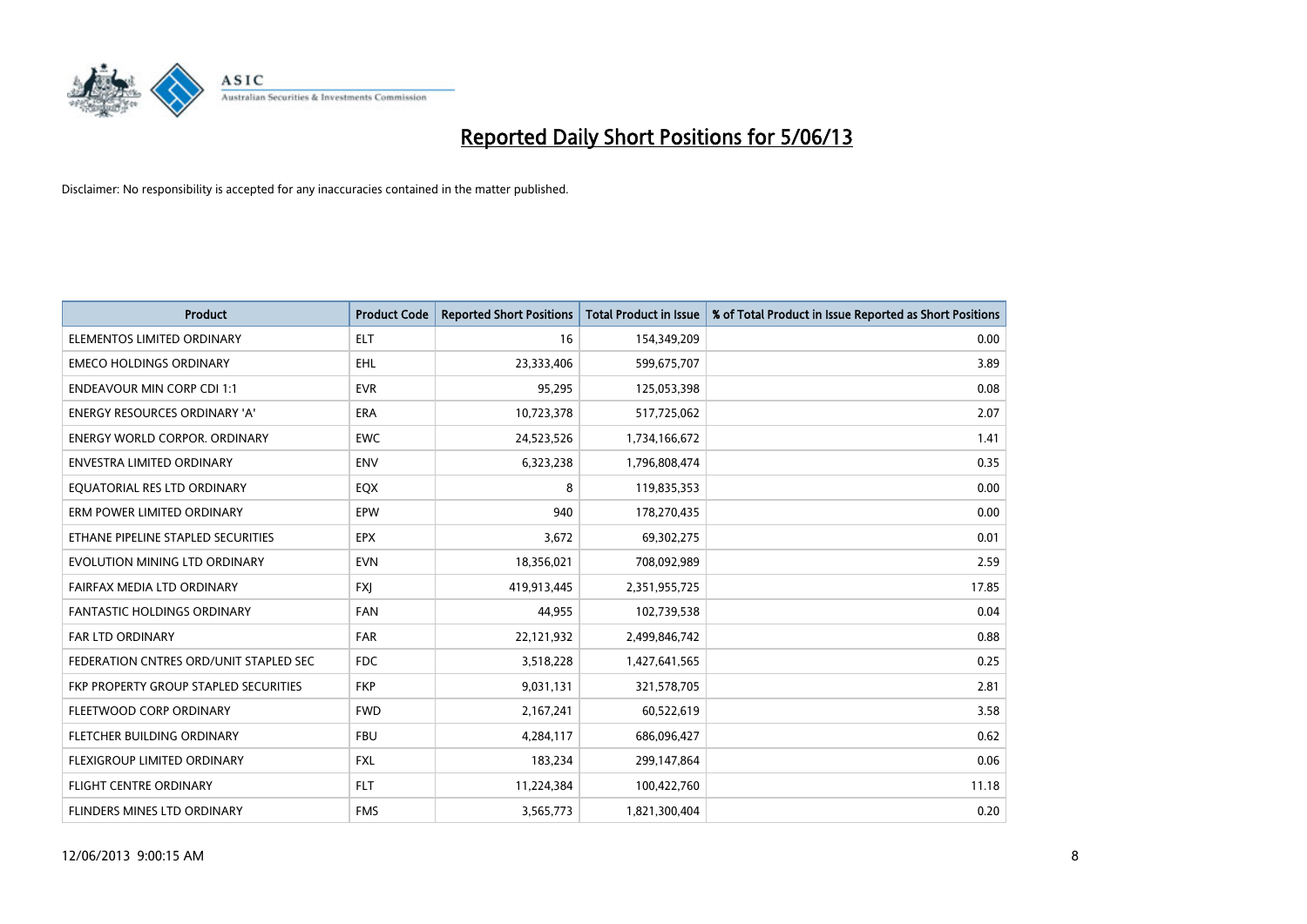

| <b>Product</b>                                   | <b>Product Code</b> | <b>Reported Short Positions</b> | <b>Total Product in Issue</b> | % of Total Product in Issue Reported as Short Positions |
|--------------------------------------------------|---------------------|---------------------------------|-------------------------------|---------------------------------------------------------|
| <b>FOCUS MINERALS LTD ORDINARY</b>               | <b>FML</b>          | 51,494,971                      | 9,137,375,877                 | 0.56                                                    |
| FORGE GROUP LIMITED ORDINARY                     | FGE                 | 1,321,431                       | 86,169,014                    | 1.53                                                    |
| <b>FORTESCUE METALS GRP ORDINARY</b>             | <b>FMG</b>          | 171,832,761                     | 3,113,798,659                 | 5.52                                                    |
| <b>G.U.D. HOLDINGS ORDINARY</b>                  | GUD                 | 5,931,066                       | 71,341,319                    | 8.31                                                    |
| <b>G8 EDUCATION LIMITED ORDINARY</b>             | <b>GEM</b>          | 1,325,032                       | 272,151,612                   | 0.49                                                    |
| <b>GALAXY RESOURCES ORDINARY</b>                 | <b>GXY</b>          | 4,000,950                       | 584,355,501                   | 0.68                                                    |
| <b>GEODYNAMICS LIMITED ORDINARY</b>              | GDY                 | 850                             | 406,452,608                   | 0.00                                                    |
| <b>GINDALBIE METALS LTD ORDINARY</b>             | GBG                 | 48,763,355                      | 1,492,154,301                 | 3.27                                                    |
| <b>GOODMAN FIELDER. ORDINARY</b>                 | GFF                 | 42,986,819                      | 1,955,559,207                 | 2.20                                                    |
| <b>GOODMAN GROUP STAPLED</b>                     | <b>GMG</b>          | 4,082,813                       | 1,713,233,947                 | 0.24                                                    |
| <b>GPT GROUP STAPLED SEC.</b>                    | GPT                 | 5,398,340                       | 1,768,731,729                 | 0.31                                                    |
| <b>GRAINCORP LIMITED A CLASS ORDINARY</b>        | <b>GNC</b>          | 1,557,169                       | 228,855,628                   | 0.68                                                    |
| <b>GRANGE RESOURCES, ORDINARY</b>                | <b>GRR</b>          | 5,708,595                       | 1,156,492,195                 | 0.49                                                    |
| <b>GREENLAND MIN EN LTD ORDINARY</b>             | GGG                 | 5,788,447                       | 571,975,263                   | 1.01                                                    |
| <b>GROWTHPOINT PROPERTY ORD/UNIT STAPLED SEC</b> | GOZ                 | 120,924                         | 402,830,366                   | 0.03                                                    |
| <b>GRYPHON MINERALS LTD ORDINARY</b>             | GRY                 | 16,994,192                      | 400,464,983                   | 4.24                                                    |
| <b>GUILDFORD COAL LTD ORDINARY</b>               | <b>GUF</b>          | 1,132,725                       | 635,046,899                   | 0.18                                                    |
| <b>GUNNS LIMITED ORDINARY</b>                    | <b>GNS</b>          | 51,725,261                      | 848,401,559                   | 6.10                                                    |
| <b>GWA GROUP LTD ORDINARY</b>                    | <b>GWA</b>          | 9,998,060                       | 306,533,770                   | 3.26                                                    |
| <b>HARVEY NORMAN ORDINARY</b>                    | <b>HVN</b>          | 85,332,739                      | 1,062,316,784                 | 8.03                                                    |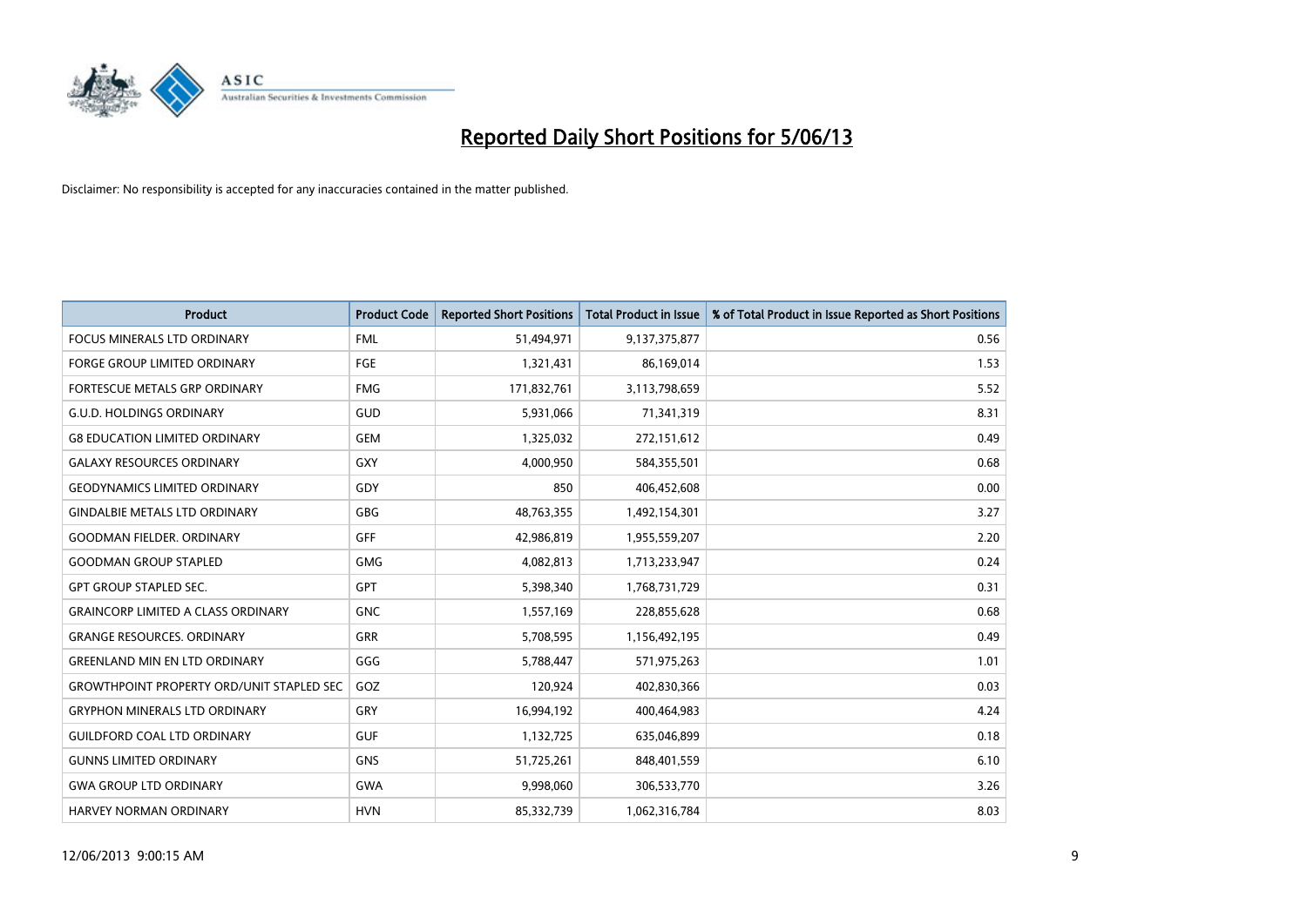

| <b>Product</b>                                | <b>Product Code</b> | <b>Reported Short Positions</b> | <b>Total Product in Issue</b> | % of Total Product in Issue Reported as Short Positions |
|-----------------------------------------------|---------------------|---------------------------------|-------------------------------|---------------------------------------------------------|
| HASTIE GROUP LIMITED ORDINARY                 | <b>HST</b>          | 119,317                         | 137,353,504                   | 0.09                                                    |
| <b>HENDERSON GROUP CDI 1:1</b>                | <b>HGG</b>          | 1,073,710                       | 749,697,955                   | 0.14                                                    |
| HFA HOLDINGS LIMITED ORDINARY                 | <b>HFA</b>          | 3,809                           | 117,332,831                   | 0.00                                                    |
| HIGHLANDS PACIFIC ORDINARY                    | <b>HIG</b>          | $\mathbf{1}$                    | 789,344,774                   | 0.00                                                    |
| HILLGROVE RES LTD ORDINARY                    | <b>HGO</b>          | 1,744,835                       | 1,022,760,221                 | 0.17                                                    |
| HILLS HOLDINGS LTD ORDINARY                   | <b>HIL</b>          | 775,300                         | 246,500,444                   | 0.31                                                    |
| HORIZON OIL LIMITED ORDINARY                  | <b>HZN</b>          | 61,960,060                      | 1,135,266,515                 | 5.46                                                    |
| <b>ICAR ASIA LTD ORDINARY</b>                 | ICQ                 | 62,570                          | 91,231,886                    | 0.07                                                    |
| <b>IINET LIMITED ORDINARY</b>                 | <b>IIN</b>          | 1,814,043                       | 161,238,847                   | 1.13                                                    |
| <b>ILUKA RESOURCES ORDINARY</b>               | ILU                 | 48,792,702                      | 418,700,517                   | 11.65                                                   |
| <b>IMDEX LIMITED ORDINARY</b>                 | <b>IMD</b>          | 7,035,216                       | 210,473,188                   | 3.34                                                    |
| IMF (AUSTRALIA) LTD ORDINARY                  | IMF                 | 1,607,785                       | 123,201,716                   | 1.31                                                    |
| <b>INCITEC PIVOT ORDINARY</b>                 | <b>IPL</b>          | 22,591,723                      | 1,628,730,107                 | 1.39                                                    |
| <b>INDEPENDENCE GROUP ORDINARY</b>            | <b>IGO</b>          | 5,133,693                       | 232,882,535                   | 2.20                                                    |
| INDOPHIL RESOURCES ORDINARY                   | <b>IRN</b>          | 3,634,467                       | 1,203,146,194                 | 0.30                                                    |
| <b>INFIGEN ENERGY STAPLED SECURITIES</b>      | <b>IFN</b>          | 3,235,701                       | 762,265,972                   | 0.42                                                    |
| <b>INSURANCE AUSTRALIA ORDINARY</b>           | <b>IAG</b>          | 2,233,507                       | 2,079,034,021                 | 0.11                                                    |
| INTEGRATED RESEARCH ORDINARY                  | IRI                 | 78,850                          | 168, 367, 453                 | 0.05                                                    |
| <b>INTREPID MINES ORDINARY</b>                | <b>IAU</b>          | 14,836,589                      | 555,875,414                   | 2.67                                                    |
| <b>INVESTA OFFICE FUND STAPLED SECURITIES</b> | <b>IOF</b>          | 1,309,204                       | 614,047,458                   | 0.21                                                    |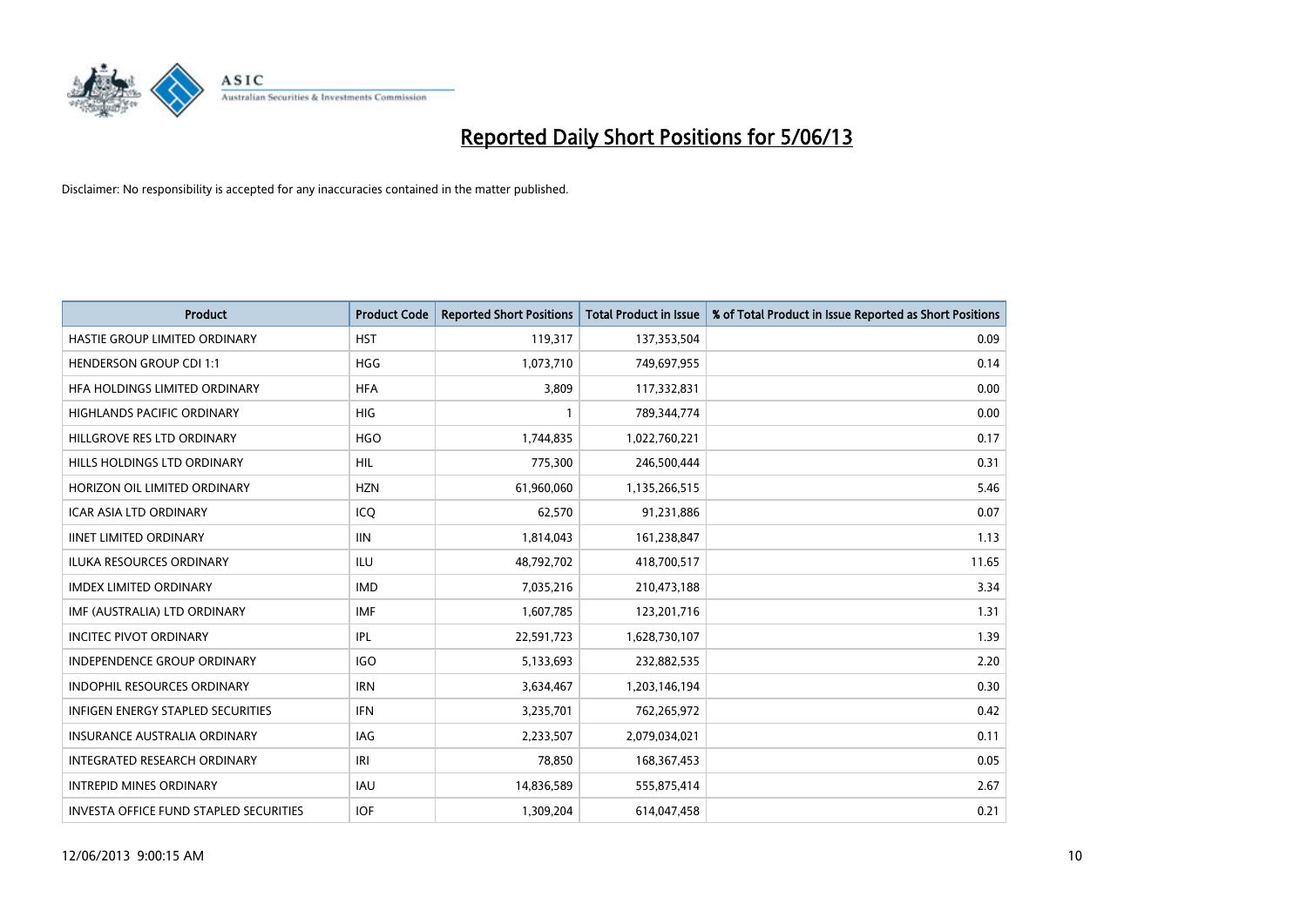

| <b>Product</b>                                  | <b>Product Code</b> | <b>Reported Short Positions</b> | <b>Total Product in Issue</b> | % of Total Product in Issue Reported as Short Positions |
|-------------------------------------------------|---------------------|---------------------------------|-------------------------------|---------------------------------------------------------|
| <b>INVOCARE LIMITED ORDINARY</b>                | <b>IVC</b>          | 2,002,753                       | 110,030,298                   | 1.82                                                    |
| ION LIMITED ORDINARY                            | <b>ION</b>          | 164,453                         | 256,365,105                   | 0.06                                                    |
| <b>IOOF HOLDINGS LTD ORDINARY</b>               | IFL                 | 2,538,309                       | 232,118,034                   | 1.09                                                    |
| <b>IRESS LIMITED ORDINARY</b>                   | <b>IRE</b>          | 2,204,916                       | 128,620,231                   | 1.71                                                    |
| <b>IRON ORE HOLDINGS ORDINARY</b>               | <b>IOH</b>          | 26,197                          | 161,174,005                   | 0.02                                                    |
| <b>IVANHOE AUSTRALIA ORDINARY</b>               | <b>IVA</b>          | 823,313                         | 725,494,382                   | 0.11                                                    |
| <b>JAMES HARDIE INDUST CHESS DEPOSITARY INT</b> | <b>IHX</b>          | 2,031,852                       | 441,654,684                   | 0.46                                                    |
| <b>JB HI-FI LIMITED ORDINARY</b>                | <b>JBH</b>          | 16,743,888                      | 98,947,309                    | 16.92                                                   |
| <b>JUMBO INTERACTIVE ORDINARY</b>               | JIN.                | 26,618                          | 43,552,560                    | 0.06                                                    |
| <b>JUPITER MINES ORDINARY</b>                   | <b>IMS</b>          | 65,933                          | 2,281,835,383                 | 0.00                                                    |
| KAGARA LTD ORDINARY                             | KZL                 | 3,414,404                       | 798,953,117                   | 0.43                                                    |
| KAROON GAS AUSTRALIA ORDINARY                   | <b>KAR</b>          | 3,150,733                       | 221,420,769                   | 1.42                                                    |
| KATHMANDU HOLD LTD ORDINARY                     | <b>KMD</b>          | 66,071                          | 200,215,894                   | 0.03                                                    |
| <b>KBL MINING LIMITED ORDINARY</b>              | <b>KBL</b>          | 1,820                           | 293,535,629                   | 0.00                                                    |
| KINGSGATE CONSOLID. ORDINARY                    | <b>KCN</b>          | 5,891,686                       | 152,191,905                   | 3.87                                                    |
| KINGSROSE MINING LTD ORDINARY                   | <b>KRM</b>          | 30,744                          | 291,959,871                   | 0.01                                                    |
| LEIGHTON HOLDINGS ORDINARY                      | LEI                 | 15,002,702                      | 337,230,813                   | 4.45                                                    |
| LEND LEASE GROUP UNIT/ORD STAPLED               | <b>LLC</b>          | 3,261,449                       | 575,508,314                   | 0.57                                                    |
| LINC ENERGY LTD ORDINARY                        | <b>LNC</b>          | 11,067,293                      | 518,687,562                   | 2.13                                                    |
| LION SELECTION GRP ORDINARY                     | <b>LSX</b>          | 36                              | 88,033,228                    | 0.00                                                    |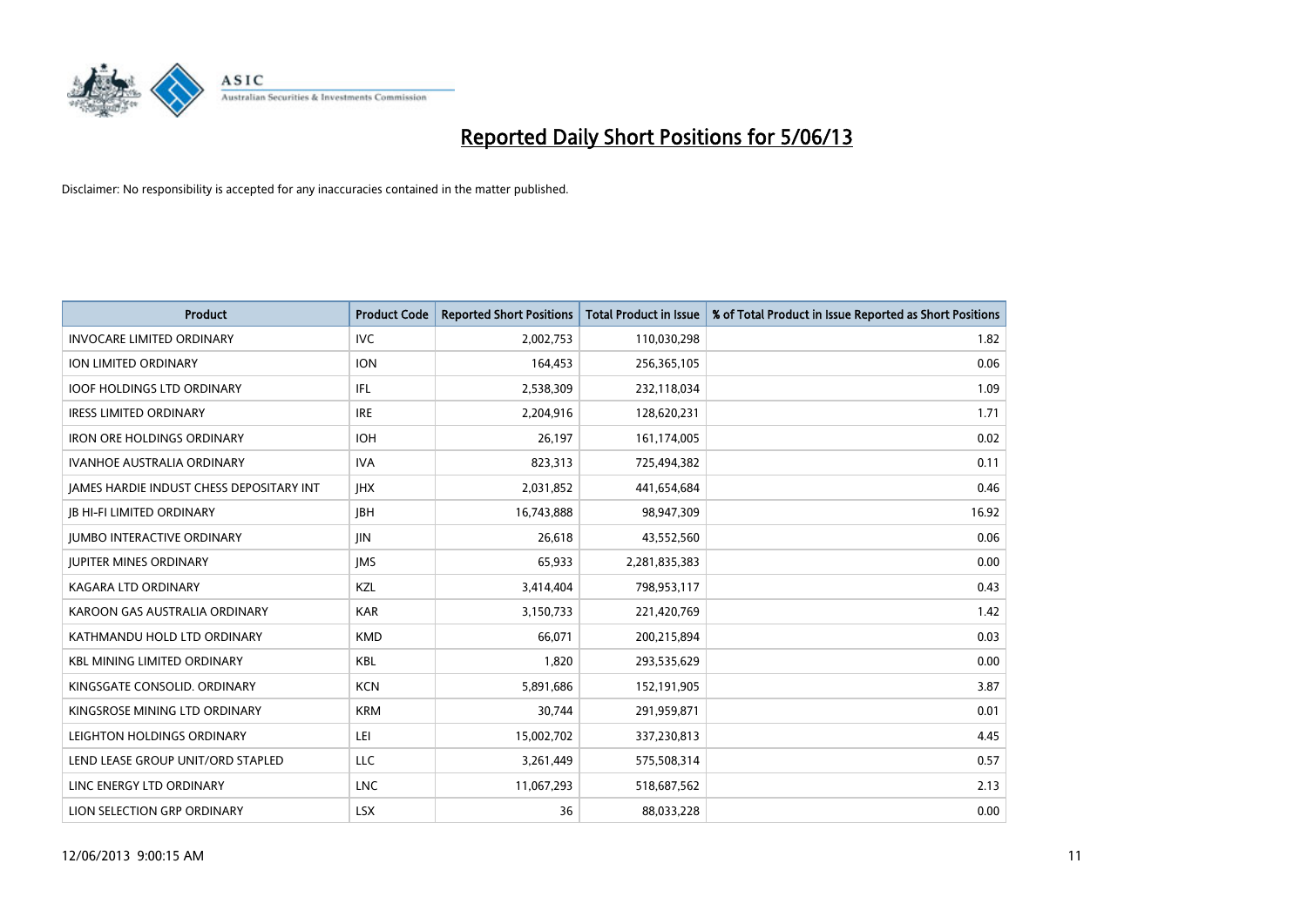

| <b>Product</b>                        | <b>Product Code</b> | <b>Reported Short Positions</b> | <b>Total Product in Issue</b> | % of Total Product in Issue Reported as Short Positions |
|---------------------------------------|---------------------|---------------------------------|-------------------------------|---------------------------------------------------------|
| LYNAS CORPORATION ORDINARY            | <b>LYC</b>          | 204, 127, 357                   | 1,960,801,292                 | 10.41                                                   |
| M2 TELECOMMUNICATION ORDINARY         | <b>MTU</b>          | 5,520,996                       | 178,320,592                   | 3.10                                                    |
| <b>MACA LIMITED ORDINARY</b>          | <b>MLD</b>          | 162,023                         | 172,500,000                   | 0.09                                                    |
| <b>MACMAHON HOLDINGS ORDINARY</b>     | <b>MAH</b>          | 10,780,563                      | 1,261,699,966                 | 0.85                                                    |
| MACO ATLAS ROADS GRP ORDINARY STAPLED | <b>MOA</b>          | 20,640,741                      | 478,531,436                   | 4.31                                                    |
| MACQUARIE GROUP LTD ORDINARY          | <b>MQG</b>          | 2,273,433                       | 339,743,324                   | 0.67                                                    |
| MAGELLAN FIN GRP LTD ORDINARY         | <b>MFG</b>          | 998,960                         | 152,782,876                   | 0.65                                                    |
| <b>MATRIX C &amp; E LTD ORDINARY</b>  | <b>MCE</b>          | 3,224,444                       | 94,555,428                    | 3.41                                                    |
| MAVERICK DRILLING ORDINARY            | <b>MAD</b>          | 12,813,359                      | 452,726,751                   | 2.83                                                    |
| <b>MAXITRANS INDUSTRIES ORDINARY</b>  | <b>MXI</b>          | 148,987                         | 183,993,392                   | 0.08                                                    |
| MCMILLAN SHAKESPEARE ORDINARY         | <b>MMS</b>          | 1,009,898                       | 74,523,965                    | 1.36                                                    |
| <b>MCPHERSON'S LTD ORDINARY</b>       | <b>MCP</b>          | 73,585                          | 89,294,198                    | 0.08                                                    |
| MEDUSA MINING LTD ORDINARY            | <b>MML</b>          | 2,651,781                       | 188,903,911                   | 1.40                                                    |
| MEO AUSTRALIA LTD ORDINARY            | <b>MEO</b>          | 89,490                          | 627,264,587                   | 0.01                                                    |
| <b>MERMAID MARINE ORDINARY</b>        | <b>MRM</b>          | 868,491                         | 228,166,230                   | 0.38                                                    |
| MESOBLAST LIMITED ORDINARY            | <b>MSB</b>          | 15,813,493                      | 315,423,901                   | 5.01                                                    |
| METALS X LIMITED ORDINARY             | <b>MLX</b>          | 79,357                          | 1,651,766,110                 | 0.00                                                    |
| METCASH LIMITED ORDINARY              | <b>MTS</b>          | 72,457,432                      | 880,704,786                   | 8.23                                                    |
| MICLYN EXP OFFSHR ORDINARY            | <b>MIO</b>          | 592,978                         | 281,538,972                   | 0.21                                                    |
| MIGHTY RIVER POWER ORDINARY           | <b>MYT</b>          | 241,246                         | 1,400,000,094                 | 0.02                                                    |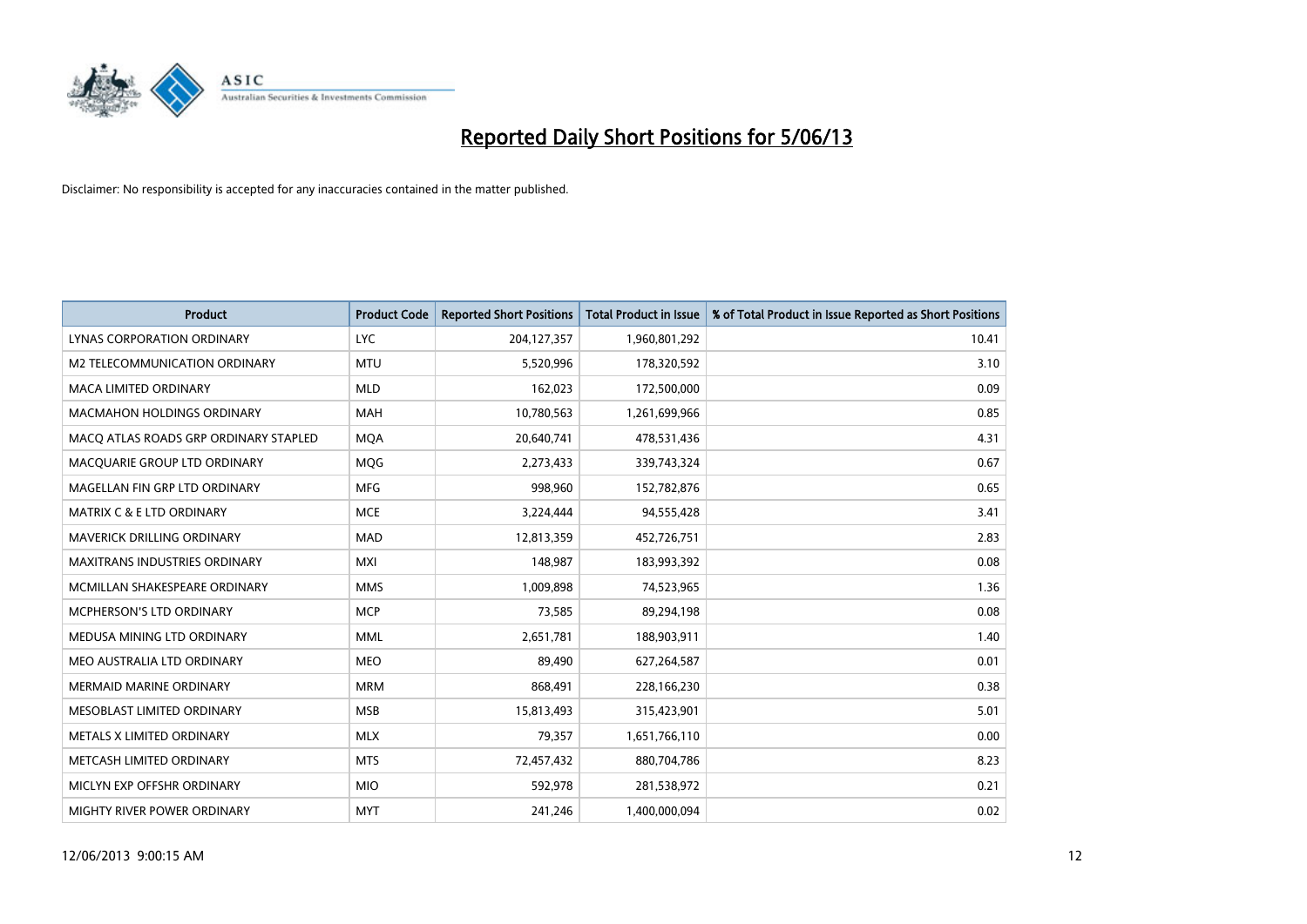

| <b>Product</b>                     | <b>Product Code</b> | <b>Reported Short Positions</b> | <b>Total Product in Issue</b> | % of Total Product in Issue Reported as Short Positions |
|------------------------------------|---------------------|---------------------------------|-------------------------------|---------------------------------------------------------|
| MILTON CORPORATION ORDINARY        | <b>MLT</b>          | 12,800                          | 122,147,119                   | 0.01                                                    |
| MINCOR RESOURCES NL ORDINARY       | <b>MCR</b>          | 2,493,073                       | 188,208,274                   | 1.32                                                    |
| MINERAL DEPOSITS ORDINARY          | <b>MDL</b>          | 3,107,398                       | 83,538,786                    | 3.72                                                    |
| MINERAL RESOURCES. ORDINARY        | <b>MIN</b>          | 6,365,321                       | 185,987,992                   | 3.42                                                    |
| MIRABELA NICKEL LTD ORDINARY       | <b>MBN</b>          | 27,587,474                      | 876,801,147                   | 3.15                                                    |
| MIRVAC GROUP STAPLED SECURITIES    | <b>MGR</b>          | 6,789,474                       | 3,662,714,758                 | 0.19                                                    |
| MOLOPO ENERGY LTD ORDINARY         | <b>MPO</b>          | 1,481,813                       | 246,371,894                   | 0.60                                                    |
| <b>MONADELPHOUS GROUP ORDINARY</b> | <b>MND</b>          | 9,112,062                       | 90,940,258                    | 10.02                                                   |
| MORTGAGE CHOICE LTD ORDINARY       | <b>MOC</b>          | 1,525,690                       | 123,431,282                   | 1.24                                                    |
| <b>MOUNT GIBSON IRON ORDINARY</b>  | <b>MGX</b>          | 20,905,486                      | 1,090,584,232                 | 1.92                                                    |
| MULTIPLEX SITES SITES              | <b>MXUPA</b>        | 960                             | 4,500,000                     | 0.02                                                    |
| MURCHISON METALS LTD ORDINARY      | <b>MMX</b>          | 3,537,478                       | 450,497,346                   | 0.79                                                    |
| MYER HOLDINGS LTD ORDINARY         | <b>MYR</b>          | 86,466,119                      | 583,594,551                   | 14.82                                                   |
| <b>MYSTATE LIMITED ORDINARY</b>    | <b>MYS</b>          | 12,224                          | 87,153,047                    | 0.01                                                    |
| NATIONAL AUST, BANK ORDINARY       | <b>NAB</b>          | 6,391,908                       | 2,343,053,055                 | 0.27                                                    |
| NAVITAS LIMITED ORDINARY           | <b>NVT</b>          | 14,066,592                      | 375,367,918                   | 3.75                                                    |
| NEON ENERGY LIMITED ORDINARY       | <b>NEN</b>          | 1,364,011                       | 549,937,848                   | 0.25                                                    |
| NEW HOPE CORPORATION ORDINARY      | <b>NHC</b>          | 2,388,328                       | 830,563,352                   | 0.29                                                    |
| NEW STANDARD ENERGY ORDINARY       | <b>NSE</b>          | 432,886                         | 305,331,847                   | 0.14                                                    |
| NEWCREST MINING ORDINARY           | <b>NCM</b>          | 5,117,277                       | 766,510,971                   | 0.67                                                    |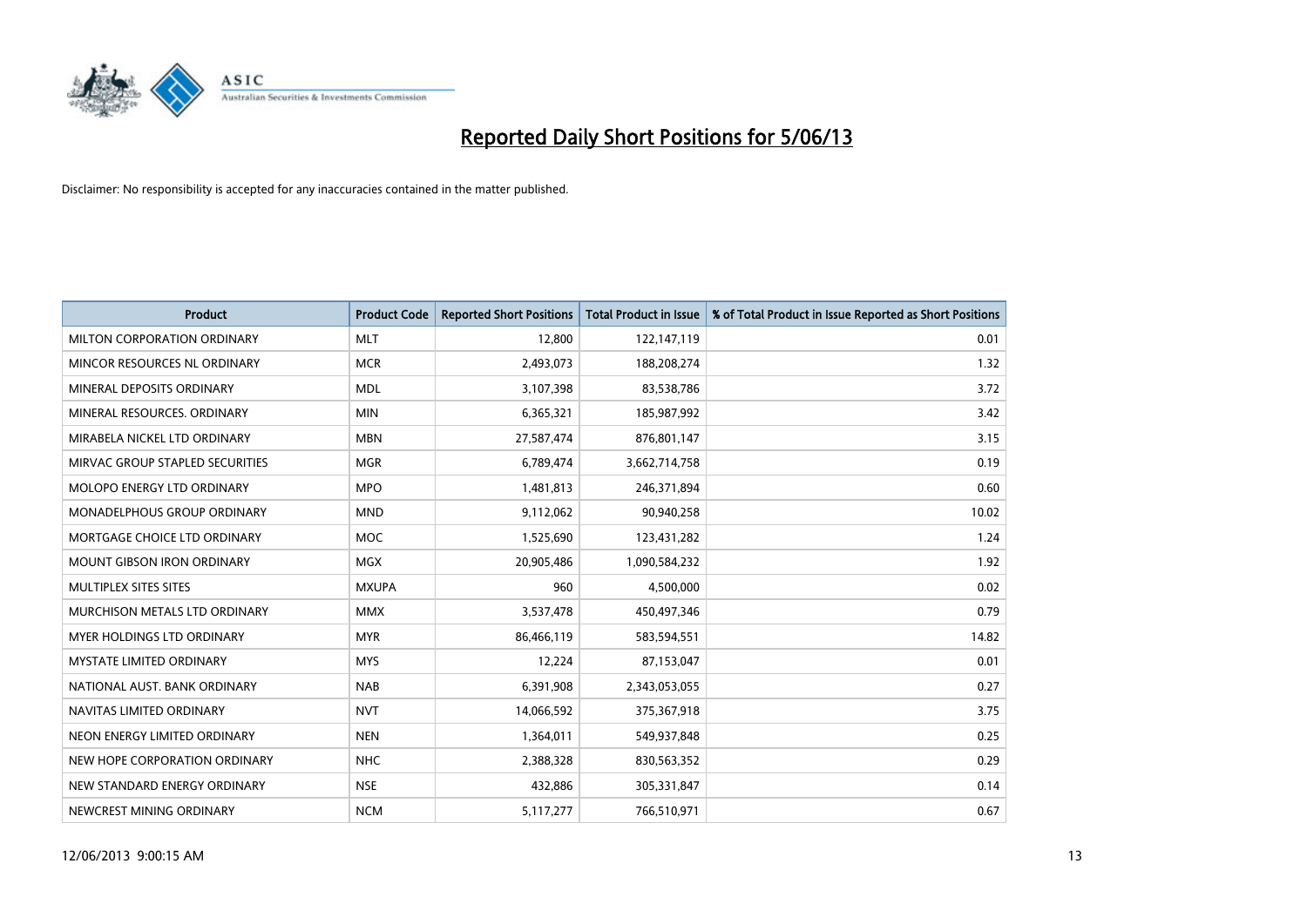

| <b>Product</b>                        | <b>Product Code</b> | <b>Reported Short Positions</b> | <b>Total Product in Issue</b> | % of Total Product in Issue Reported as Short Positions |
|---------------------------------------|---------------------|---------------------------------|-------------------------------|---------------------------------------------------------|
| NEWS CORP A NON-VOTING CDI            | <b>NWSLV</b>        | 2,309,960                       | 1,516,610,743                 | 0.15                                                    |
| NEWS CORP B VOTING CDI                | <b>NWS</b>          | 575,507                         | 798,520,953                   | 0.07                                                    |
| NEXTDC LIMITED ORDINARY               | <b>NXT</b>          | 6,259,448                       | 173,102,288                   | 3.62                                                    |
| NEXUS ENERGY LIMITED ORDINARY         | <b>NXS</b>          | 11,989,380                      | 1,329,821,159                 | 0.90                                                    |
| NIB HOLDINGS LIMITED ORDINARY         | <b>NHF</b>          | 199,282                         | 439,004,182                   | 0.05                                                    |
| NIDO PETROLEUM ORDINARY               | <b>NDO</b>          | 42,400                          | 2,044,984,301                 | 0.00                                                    |
| NOBLE MINERAL RES ORDINARY            | <b>NMG</b>          | 2,385,726                       | 666,397,952                   | 0.36                                                    |
| NORFOLK GROUP ORDINARY                | <b>NFK</b>          | 400,051                         | 158,890,730                   | 0.25                                                    |
| NORTHERN IRON LTD ORDINARY            | <b>NFE</b>          | 1,677,009                       | 484,405,314                   | 0.35                                                    |
| NORTHERN STAR ORDINARY                | <b>NST</b>          | 5,732,913                       | 424,279,762                   | 1.35                                                    |
| NRW HOLDINGS LIMITED ORDINARY         | <b>NWH</b>          | 16,483,696                      | 278,888,011                   | 5.91                                                    |
| NUCOAL RESOURCES LTD ORDINARY         | <b>NCR</b>          | 150,000                         | 768,612,354                   | 0.02                                                    |
| NUFARM LIMITED ORDINARY               | <b>NUF</b>          | 14,277,199                      | 262,954,040                   | 5.43                                                    |
| OCEANAGOLD CORP. CHESS DEPOSITARY INT | <b>OGC</b>          | 2,284,449                       | 293,524,586                   | 0.78                                                    |
| OIL SEARCH LTD ORDINARY               | OSH                 | 17,313,308                      | 1,340,018,530                 | 1.29                                                    |
| OM HOLDINGS LIMITED ORDINARY          | OMH                 | 3,297,875                       | 673,423,337                   | 0.49                                                    |
| ORICA LIMITED ORDINARY                | ORI                 | 6,583,353                       | 366,868,401                   | 1.79                                                    |
| ORIGIN ENERGY ORDINARY                | <b>ORG</b>          | 14,222,976                      | 1,097,958,048                 | 1.30                                                    |
| OROCOBRE LIMITED ORDINARY             | <b>ORE</b>          | 620,923                         | 117,745,140                   | 0.53                                                    |
| OROTONGROUP LIMITED ORDINARY          | <b>ORL</b>          | 261,976                         | 40,880,902                    | 0.64                                                    |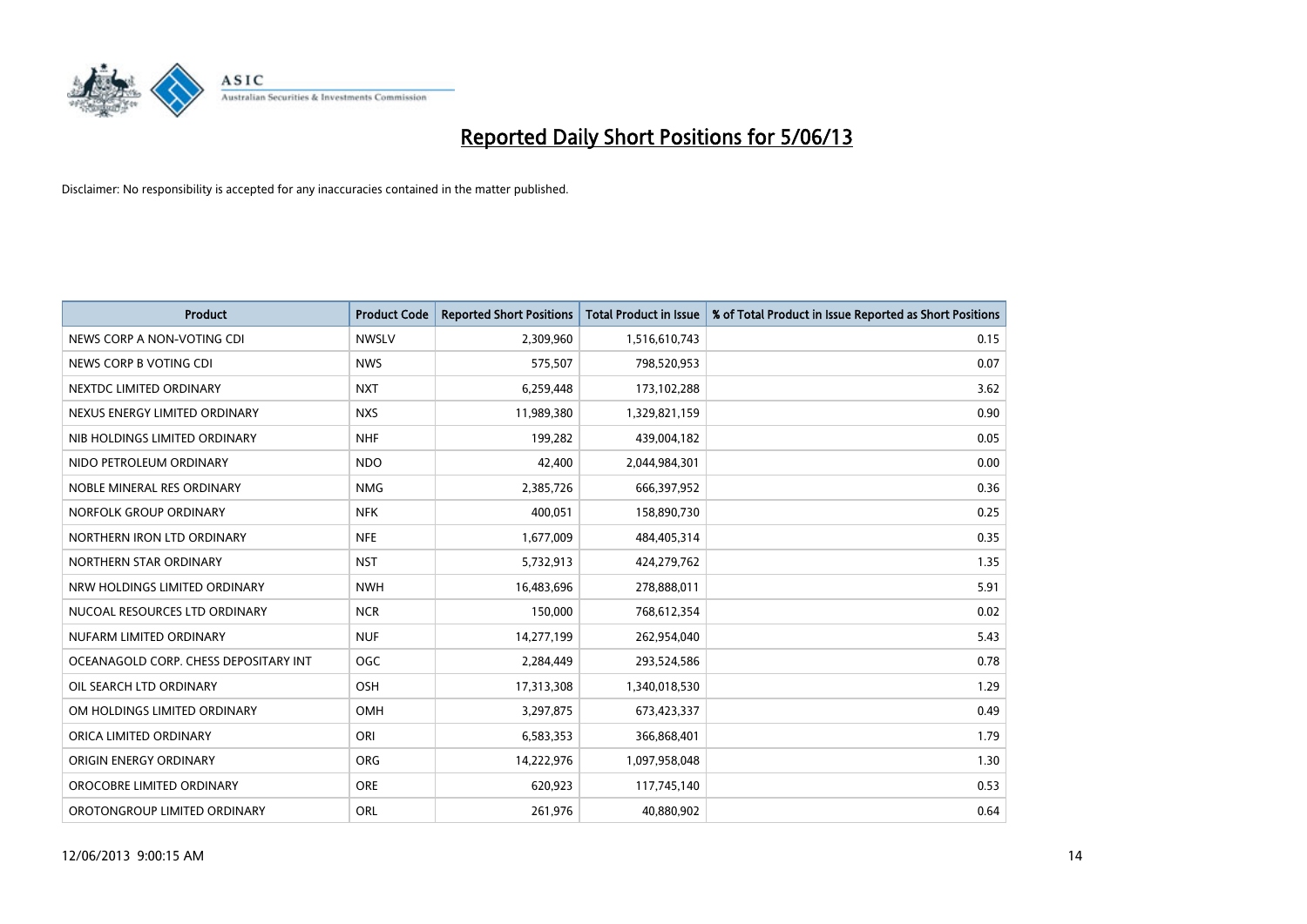

| <b>Product</b>               | <b>Product Code</b> | <b>Reported Short Positions</b> | <b>Total Product in Issue</b> | % of Total Product in Issue Reported as Short Positions |
|------------------------------|---------------------|---------------------------------|-------------------------------|---------------------------------------------------------|
| ORPHEUS ENERGY LTD ORDINARY  | <b>OEG</b>          | 67,200                          | 130,475,919                   | 0.05                                                    |
| OZ MINERALS ORDINARY         | OZL                 | 9,968,077                       | 303,470,022                   | 3.28                                                    |
| PACIFIC BRANDS ORDINARY      | <b>PBG</b>          | 12,894,490                      | 912,915,695                   | 1.41                                                    |
| PALADIN ENERGY LTD ORDINARY  | <b>PDN</b>          | 108,173,771                     | 837,187,808                   | 12.92                                                   |
| PANAUST LIMITED ORDINARY     | <b>PNA</b>          | 8,765,363                       | 619,084,930                   | 1.42                                                    |
| PANORAMIC RESOURCES ORDINARY | PAN                 | 976,811                         | 256,899,729                   | 0.38                                                    |
| PAPERLINX LIMITED ORDINARY   | <b>PPX</b>          | 47,807                          | 609,280,761                   | 0.01                                                    |
| PAPILLON RES LTD ORDINARY    | PIR                 | 1,994,437                       | 336,978,210                   | 0.59                                                    |
| PATTIES FOODS LTD ORDINARY   | PFL                 | 10,001                          | 139,065,639                   | 0.01                                                    |
| PEET LIMITED ORDINARY        | <b>PPC</b>          | 3,836,980                       | 429,008,507                   | 0.89                                                    |
| PERILYA LIMITED ORDINARY     | PEM                 | 4,231                           | 769,316,426                   | 0.00                                                    |
| PERPETUAL LIMITED ORDINARY   | PPT                 | 2,190,303                       | 41,980,678                    | 5.22                                                    |
| PERSEUS MINING LTD ORDINARY  | PRU                 | 13,482,871                      | 457,962,088                   | 2.94                                                    |
| PHARMAXIS LTD ORDINARY       | <b>PXS</b>          | 7,953,875                       | 308,543,389                   | 2.58                                                    |
| PLATINUM ASSET ORDINARY      | <b>PTM</b>          | 777,820                         | 577,895,695                   | 0.13                                                    |
| PLATINUM AUSTRALIA ORDINARY  | <b>PLA</b>          | 836,127                         | 504,968,043                   | 0.17                                                    |
| PMI GOLD CORP CDI 1:1        | <b>PVM</b>          | 232,274                         | 154,140,766                   | 0.15                                                    |
| PMP LIMITED ORDINARY         | <b>PMP</b>          | 28,840                          | 323,781,124                   | 0.01                                                    |
| PRANA BIOTECHNOLOGY ORDINARY | <b>PBT</b>          | 119,430                         | 381,610,426                   | 0.03                                                    |
| PREMIER INVESTMENTS ORDINARY | <b>PMV</b>          | 262,527                         | 155,260,478                   | 0.17                                                    |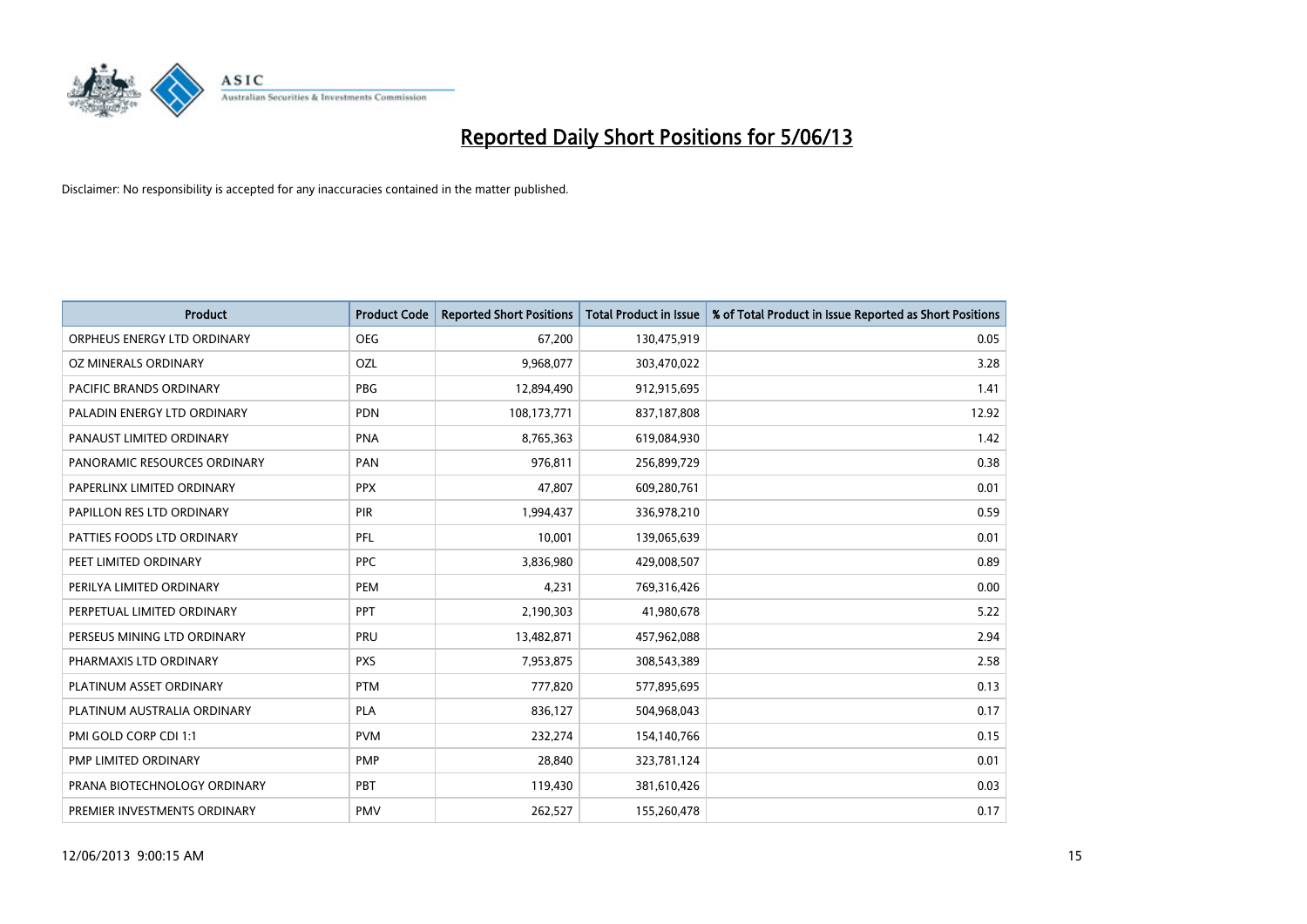

| <b>Product</b>                    | <b>Product Code</b> | <b>Reported Short Positions</b> | <b>Total Product in Issue</b> | % of Total Product in Issue Reported as Short Positions |
|-----------------------------------|---------------------|---------------------------------|-------------------------------|---------------------------------------------------------|
| PRIMA BIOMED LTD ORDINARY         | <b>PRR</b>          | 343,262                         | 1,143,146,838                 | 0.03                                                    |
| PRIMARY HEALTH CARE ORDINARY      | <b>PRY</b>          | 18,476,450                      | 503,921,941                   | 3.67                                                    |
| PRIME MEDIA GRP LTD ORDINARY      | <b>PRT</b>          | 10,393                          | 366,330,303                   | 0.00                                                    |
| PROGRAMMED ORDINARY               | <b>PRG</b>          | 240.019                         | 118,179,696                   | 0.20                                                    |
| PURA VIDA ENERGY NL ORDINARY      | <b>PVD</b>          | 43,000                          | 76,303,514                    | 0.06                                                    |
| <b>QANTAS AIRWAYS ORDINARY</b>    | QAN                 | 25,260,841                      | 2,241,745,788                 | 1.13                                                    |
| OBE INSURANCE GROUP ORDINARY      | <b>OBE</b>          | 42,221,494                      | 1,200,007,416                 | 3.52                                                    |
| ORXPHARMA LTD ORDINARY            | QRX                 | 805,251                         | 144,648,106                   | 0.56                                                    |
| <b>QUBE HOLDINGS LTD ORDINARY</b> | <b>QUB</b>          | 11,932,665                      | 928,965,547                   | 1.28                                                    |
| RAMELIUS RESOURCES ORDINARY       | <b>RMS</b>          | 8,211,353                       | 337,686,949                   | 2.43                                                    |
| RAMSAY HEALTH CARE ORDINARY       | <b>RHC</b>          | 1,303,004                       | 202,081,252                   | 0.64                                                    |
| RANGE RESOURCES LTD ORDINARY      | <b>RRS</b>          | 44,458                          | 2,853,862,345                 | 0.00                                                    |
| <b>RCR TOMLINSON ORDINARY</b>     | <b>RCR</b>          | 1,444,516                       | 132,431,265                   | 1.09                                                    |
| <b>REA GROUP ORDINARY</b>         | <b>REA</b>          | 128,635                         | 131,714,699                   | 0.10                                                    |
| <b>RECKON LIMITED ORDINARY</b>    | <b>RKN</b>          | 451,000                         | 129,488,015                   | 0.35                                                    |
| <b>RED 5 LIMITED ORDINARY</b>     | <b>RED</b>          | 846,824                         | 135,488,008                   | 0.63                                                    |
| <b>RED FORK ENERGY ORDINARY</b>   | <b>RFE</b>          | 4,770,168                       | 388,551,719                   | 1.23                                                    |
| REDBANK ENERGY LTD ORDINARY       | AEJ                 | 13                              | 786,287                       | 0.00                                                    |
| <b>REDFLEX HOLDINGS ORDINARY</b>  | <b>RDF</b>          | 13,855                          | 110,762,310                   | 0.01                                                    |
| REECE AUSTRALIA LTD. ORDINARY     | <b>REH</b>          | 576                             | 99,600,000                    | 0.00                                                    |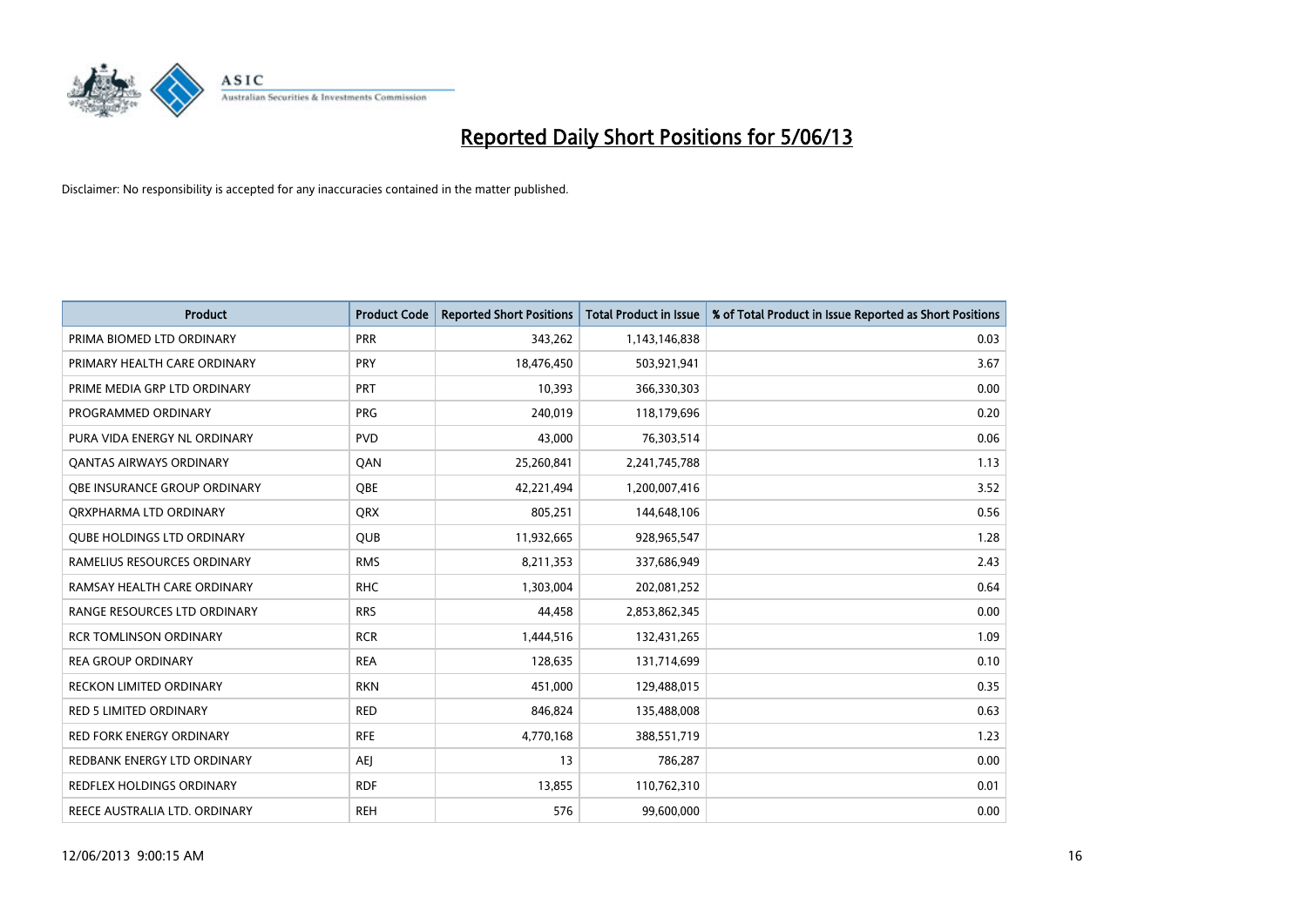

| <b>Product</b>                      | <b>Product Code</b> | <b>Reported Short Positions</b> | <b>Total Product in Issue</b> | % of Total Product in Issue Reported as Short Positions |
|-------------------------------------|---------------------|---------------------------------|-------------------------------|---------------------------------------------------------|
| REED RESOURCES LTD ORDINARY         | <b>RDR</b>          | 78.113                          | 519,976,564                   | 0.02                                                    |
| <b>REGIS RESOURCES ORDINARY</b>     | <b>RRL</b>          | 15,953,132                      | 475,624,137                   | 3.35                                                    |
| RESMED INC CDI 10:1                 | <b>RMD</b>          | 13,242,305                      | 1,556,242,300                 | 0.85                                                    |
| RESOLUTE MINING ORDINARY            | <b>RSG</b>          | 2,349,769                       | 643,094,224                   | 0.37                                                    |
| <b>RESOURCE GENERATION ORDINARY</b> | <b>RES</b>          | 170,072                         | 284,698,002                   | 0.06                                                    |
| RETAIL FOOD GROUP ORDINARY          | <b>RFG</b>          | 1,581,357                       | 130,277,856                   | 1.21                                                    |
| REX MINERALS LIMITED ORDINARY       | <b>RXM</b>          | 1,599,411                       | 188,907,284                   | 0.85                                                    |
| RHG LIMITED ORDINARY                | <b>RHG</b>          | 61,187                          | 308,483,177                   | 0.02                                                    |
| <b>RIALTO ENERGY ORDINARY</b>       | <b>RIA</b>          | 41                              | 682,929,991                   | 0.00                                                    |
| <b>RIDLEY CORPORATION ORDINARY</b>  | <b>RIC</b>          | 998,227                         | 307,817,071                   | 0.32                                                    |
| RIO TINTO LIMITED ORDINARY          | <b>RIO</b>          | 5,603,960                       | 435,758,720                   | 1.29                                                    |
| ROC OIL COMPANY ORDINARY            | <b>ROC</b>          | 1,558,979                       | 683,235,552                   | 0.23                                                    |
| <b>RURALCO HOLDINGS ORDINARY</b>    | <b>RHL</b>          | 12,000                          | 55,019,284                    | 0.02                                                    |
| SAI GLOBAL LIMITED ORDINARY         | SAI                 | 14,698,302                      | 209,440,120                   | 7.02                                                    |
| SALMAT LIMITED ORDINARY             | <b>SLM</b>          | 97,834                          | 159,812,799                   | 0.06                                                    |
| SAMSON OIL & GAS LTD ORDINARY       | SSN                 | 669,400                         | 2,114,831,858                 | 0.03                                                    |
| SANDFIRE RESOURCES ORDINARY         | <b>SFR</b>          | 4,587,866                       | 155,640,968                   | 2.95                                                    |
| SANTANA MINERALS LTD ORDINARY       | SMI                 | 491,920                         | 97,725,799                    | 0.50                                                    |
| SANTOS LTD ORDINARY                 | <b>STO</b>          | 3,365,134                       | 964, 313, 773                 | 0.35                                                    |
| SARACEN MINERAL ORDINARY            | SAR                 | 15,339,754                      | 595,263,186                   | 2.58                                                    |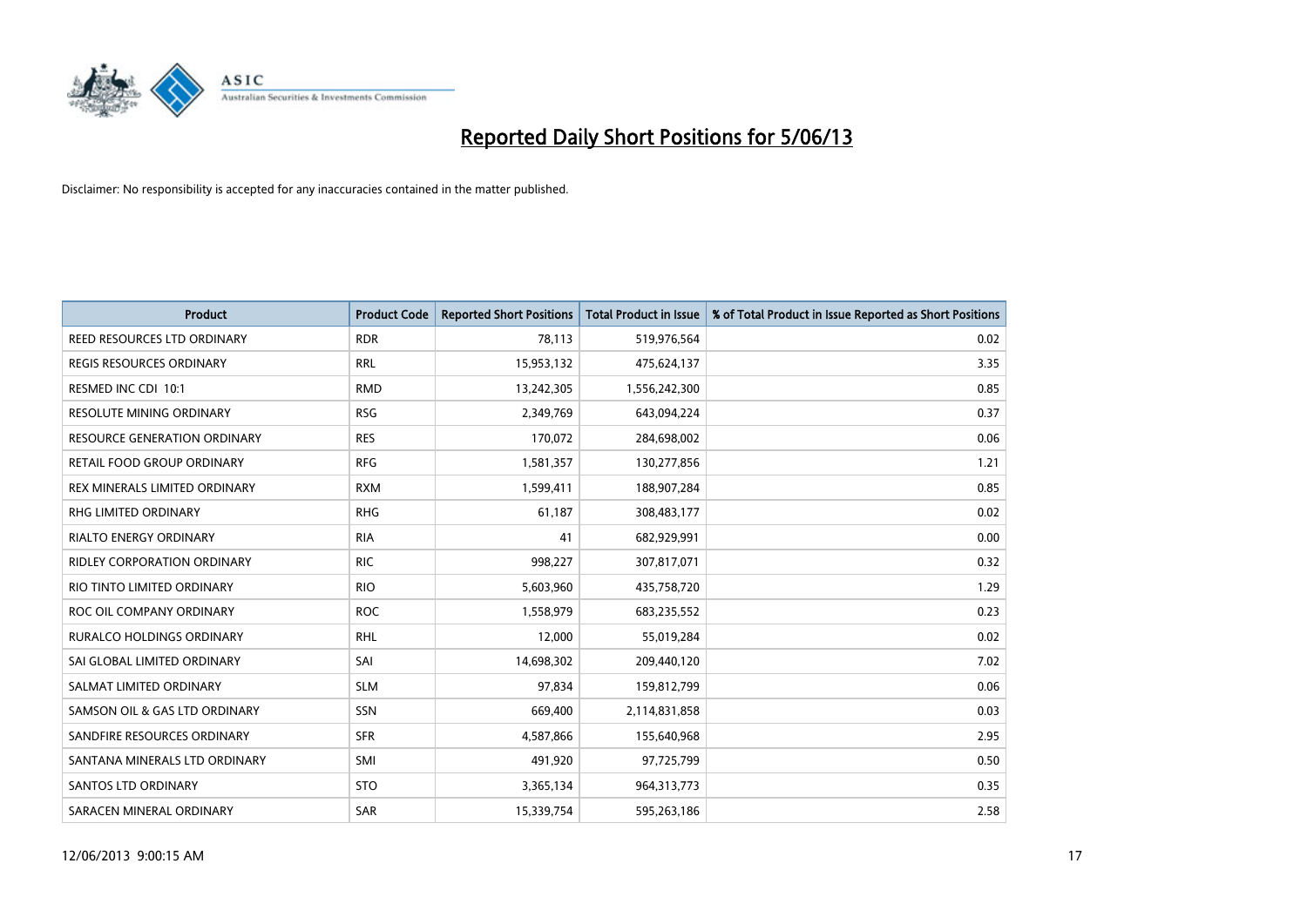

| <b>Product</b>                           | <b>Product Code</b> | <b>Reported Short Positions</b> | <b>Total Product in Issue</b> | % of Total Product in Issue Reported as Short Positions |
|------------------------------------------|---------------------|---------------------------------|-------------------------------|---------------------------------------------------------|
| SCA PROPERTY GROUP STAPLED SECURITIES    | <b>SCP</b>          | 31,966,283                      | 585,455,114                   | 5.46                                                    |
| SEDGMAN LIMITED ORDINARY                 | <b>SDM</b>          | 683,286                         | 220,368,310                   | 0.31                                                    |
| SEEK LIMITED ORDINARY                    | <b>SEK</b>          | 20,240,753                      | 337,833,019                   | 5.99                                                    |
| SELECT HARVESTS ORDINARY                 | <b>SHV</b>          | 137,809                         | 57,462,851                    | 0.24                                                    |
| SENEX ENERGY LIMITED ORDINARY            | <b>SXY</b>          | 16,149,180                      | 1,140,804,837                 | 1.42                                                    |
| SERVCORP LIMITED ORDINARY                | SRV                 | 791                             | 98,432,275                    | 0.00                                                    |
| SERVICE STREAM ORDINARY                  | SSM                 | 529,939                         | 283,418,867                   | 0.19                                                    |
| SEVEN GROUP HOLDINGS ORDINARY            | <b>SVW</b>          | 3,186,809                       | 308,160,281                   | 1.03                                                    |
| SEVEN WEST MEDIA LTD ORDINARY            | <b>SWM</b>          | 6,533,425                       | 999,160,872                   | 0.65                                                    |
| SHINE CORPORATE ORDINARY                 | SHI                 | 40,000                          | 155,000,000                   | 0.03                                                    |
| SIGMA PHARMACEUTICAL ORDINARY            | <b>SIP</b>          | 8,415,473                       | 1,142,079,824                 | 0.74                                                    |
| SIHAYO GOLD LIMITED ORDINARY             | <b>SIH</b>          | 1                               | 844,832,293                   | 0.00                                                    |
| SILEX SYSTEMS ORDINARY                   | <b>SLX</b>          | 1,815,688                       | 170,249,150                   | 1.07                                                    |
| SILVER CHEF LIMITED ORDINARY             | SIV                 | 6,673                           | 28,762,745                    | 0.02                                                    |
| SILVER LAKE RESOURCE ORDINARY            | <b>SLR</b>          | 6,656,820                       | 379,048,750                   | 1.76                                                    |
| SIMS METAL MGMT LTD ORDINARY             | SGM                 | 7,633,088                       | 204,309,387                   | 3.74                                                    |
| SINGAPORE TELECOMM. CHESS DEPOSITARY INT | SGT                 | 2,109,589                       | 190,299,121                   | 1.11                                                    |
| SIRIUS RESOURCES NL ORDINARY             | <b>SIR</b>          | 1,949,083                       | 224,870,167                   | 0.87                                                    |
| SIRTEX MEDICAL ORDINARY                  | <b>SRX</b>          | 964,897                         | 55,768,136                    | 1.73                                                    |
| SKILLED GROUP LTD ORDINARY               | <b>SKE</b>          | 2,467,139                       | 233,533,526                   | 1.06                                                    |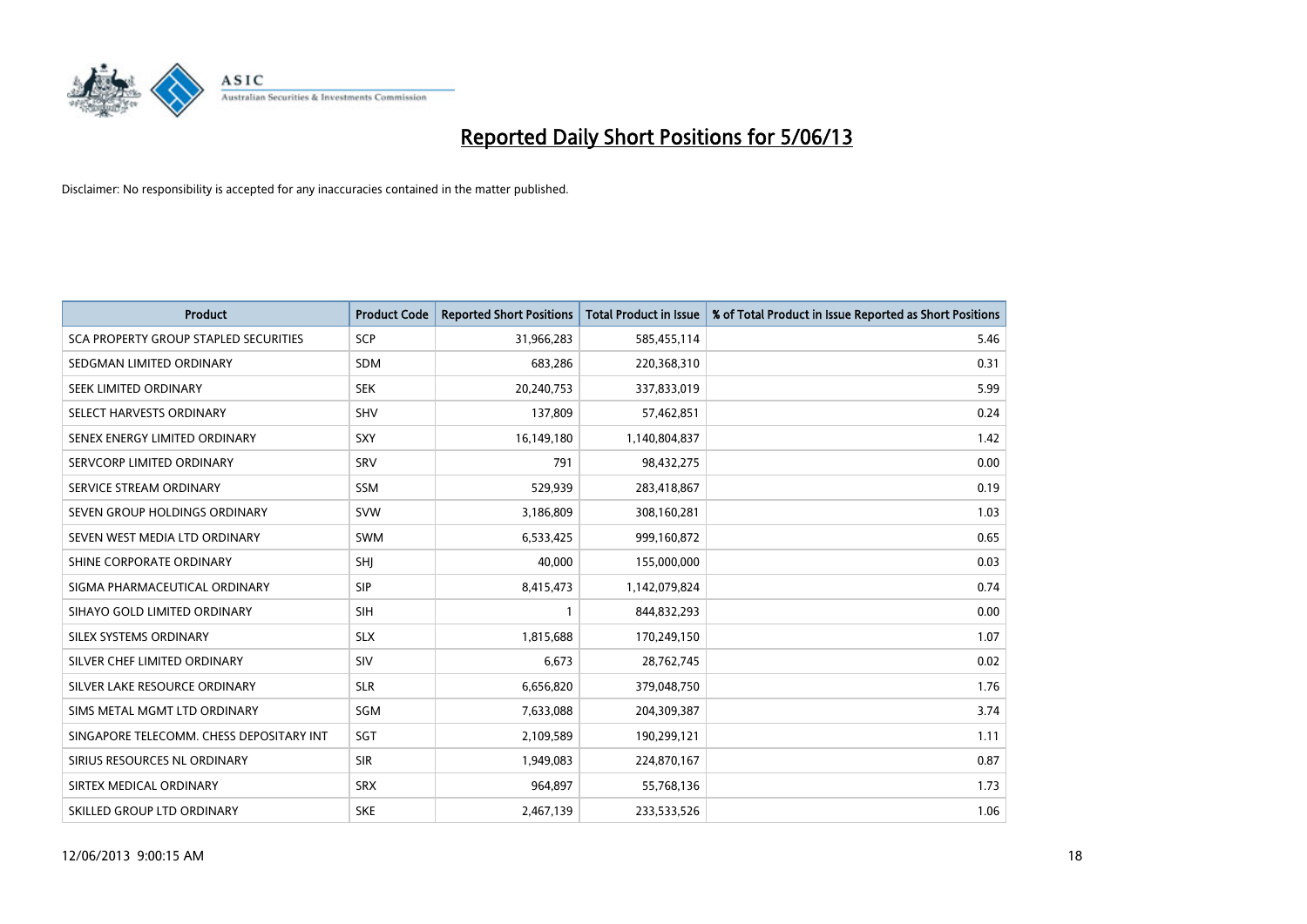

| <b>Product</b>                           | <b>Product Code</b> | <b>Reported Short Positions</b> | <b>Total Product in Issue</b> | % of Total Product in Issue Reported as Short Positions |
|------------------------------------------|---------------------|---------------------------------|-------------------------------|---------------------------------------------------------|
| SKYCITY ENT GRP LTD ORDINARY             | <b>SKC</b>          | 180,000                         | 576,958,340                   | 0.03                                                    |
| <b>SLATER &amp; GORDON ORDINARY</b>      | SGH                 | 652                             | 194,073,908                   | 0.00                                                    |
| SMS MANAGEMENT. ORDINARY                 | <b>SMX</b>          | 2,276,265                       | 69,378,477                    | 3.28                                                    |
| SONIC HEALTHCARE ORDINARY                | <b>SHL</b>          | 9,748,057                       | 396,795,181                   | 2.46                                                    |
| SOUL PATTINSON (W.H) ORDINARY            | <b>SOL</b>          | 15,297                          | 239,395,320                   | 0.01                                                    |
| SOUTH BOULDER MINES ORDINARY             | <b>STB</b>          | 15,728                          | 127,952,826                   | 0.01                                                    |
| SP AUSNET STAPLED SECURITIES             | <b>SPN</b>          | 19,717,617                      | 3,367,543,113                 | 0.59                                                    |
| SPARK INFRASTRUCTURE STAPLED NOTE & UNIT | SKI                 | 43,983,267                      | 1,326,734,264                 | 3.32                                                    |
| SPDR 200 FUND ETF UNITS                  | <b>STW</b>          | 98,826                          | 45,951,346                    | 0.22                                                    |
| SPECIALTY FASHION ORDINARY               | <b>SFH</b>          | 1,505,235                       | 192,236,121                   | 0.78                                                    |
| ST BARBARA LIMITED ORDINARY              | SBM                 | 18,626,009                      | 488,074,077                   | 3.82                                                    |
| STARPHARMA HOLDINGS ORDINARY             | SPL                 | 13,534,902                      | 283,665,948                   | 4.77                                                    |
| STHN CROSS MEDIA ORDINARY                | <b>SXL</b>          | 7,028,322                       | 704,858,524                   | 1.00                                                    |
| STOCKLAND UNITS/ORD STAPLED              | SGP                 | 5,933,832                       | 2,305,750,747                 | 0.26                                                    |
| STRAITS RES LTD. ORDINARY                | SRO                 | 31,522                          | 1,164,150,159                 | 0.00                                                    |
| STW COMMUNICATIONS ORDINARY              | SGN                 | 520,159                         | 403,828,512                   | 0.13                                                    |
| SUNCORP GROUP LTD ORDINARY               | <b>SUN</b>          | 3,842,924                       | 1,286,600,980                 | 0.30                                                    |
| SUNDANCE ENERGY ORDINARY                 | <b>SEA</b>          | 3,553,285                       | 404,800,140                   | 0.88                                                    |
| SUNDANCE RESOURCES ORDINARY              | <b>SDL</b>          | 44,591,308                      | 3,072,110,985                 | 1.45                                                    |
| SUNLAND GROUP LTD ORDINARY               | <b>SDG</b>          | 18,391                          | 189,417,674                   | 0.01                                                    |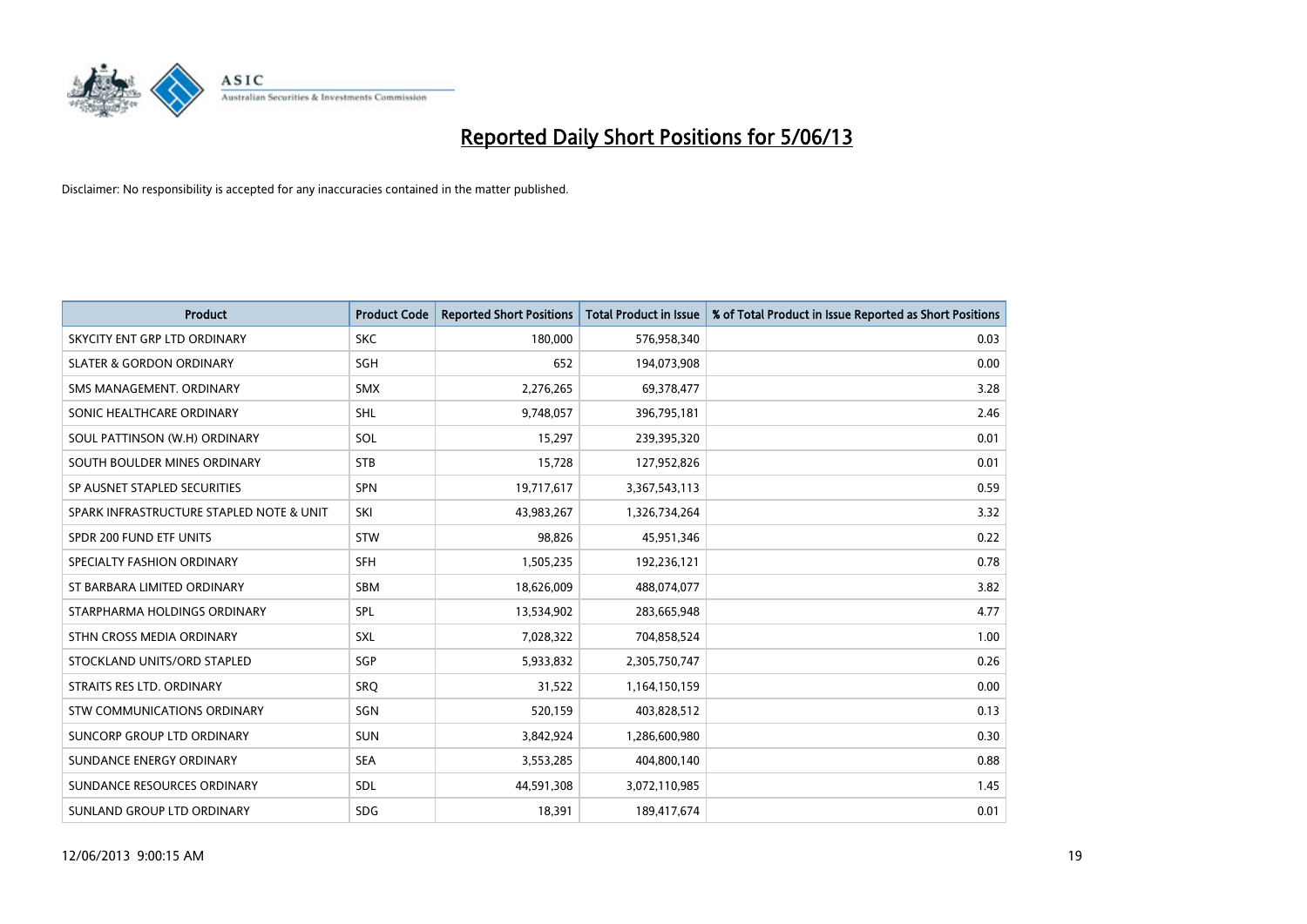

| <b>Product</b>                   | <b>Product Code</b> | <b>Reported Short Positions</b> | <b>Total Product in Issue</b> | % of Total Product in Issue Reported as Short Positions |
|----------------------------------|---------------------|---------------------------------|-------------------------------|---------------------------------------------------------|
| SUPER RET REP LTD ORDINARY       | <b>SUL</b>          | 761,114                         | 196,472,811                   | 0.39                                                    |
| SYD AIRPORT STAPLED US PROHIBIT. | SYD                 | 17,545,299                      | 1,861,210,782                 | 0.94                                                    |
| SYRAH RESOURCES ORDINARY         | <b>SYR</b>          | 841,577                         | 147,767,623                   | 0.57                                                    |
| TABCORP HOLDINGS LTD ORDINARY    | <b>TAH</b>          | 17,735,427                      | 744,885,690                   | 2.38                                                    |
| TALON PETROLEUM LTD ORDINARY     | <b>TPD</b>          | 38,218                          | 102,135,433                   | 0.04                                                    |
| <b>TANAMI GOLD NL ORDINARY</b>   | <b>TAM</b>          | 545,068                         | 587,548,523                   | 0.09                                                    |
| TAP OIL LIMITED ORDINARY         | <b>TAP</b>          | 976,638                         | 241,608,606                   | 0.40                                                    |
| TATTS GROUP LTD ORDINARY         | <b>TTS</b>          | 11,957,589                      | 1,402,708,406                 | 0.85                                                    |
| TELECOM CORPORATION ORDINARY     | <b>TEL</b>          | 10,768,034                      | 1,817,088,869                 | 0.59                                                    |
| TELSTRA CORPORATION, ORDINARY    | <b>TLS</b>          | 17,277,689                      | 12,443,074,357                | 0.14                                                    |
| TEN NETWORK HOLDINGS ORDINARY    | <b>TEN</b>          | 97,555,871                      | 2,586,970,845                 | 3.77                                                    |
| TERANGA GOLD CORP CDI 1:1        | <b>TGZ</b>          | 17,902                          | 173,285,133                   | 0.01                                                    |
| THE REJECT SHOP ORDINARY         | <b>TRS</b>          | 1,702,079                       | 28,808,248                    | 5.91                                                    |
| THORN GROUP LIMITED ORDINARY     | <b>TGA</b>          | 83,198                          | 147,584,880                   | 0.06                                                    |
| TIGER RESOURCES ORDINARY         | <b>TGS</b>          | 3,185,275                       | 674,770,269                   | 0.47                                                    |
| TOLL HOLDINGS LTD ORDINARY       | <b>TOL</b>          | 29,672,390                      | 717,133,875                   | 4.14                                                    |
| TOX FREE SOLUTIONS ORDINARY      | <b>TOX</b>          | 962,588                         | 129,607,453                   | 0.74                                                    |
| TPG TELECOM LIMITED ORDINARY     | <b>TPM</b>          | 184,134                         | 793,808,141                   | 0.02                                                    |
| <b>TRADE ME GROUP ORDINARY</b>   | <b>TME</b>          | 357,721                         | 396,017,568                   | 0.09                                                    |
| TRANSFIELD SERVICES ORDINARY     | <b>TSE</b>          | 17,142,136                      | 512,457,716                   | 3.35                                                    |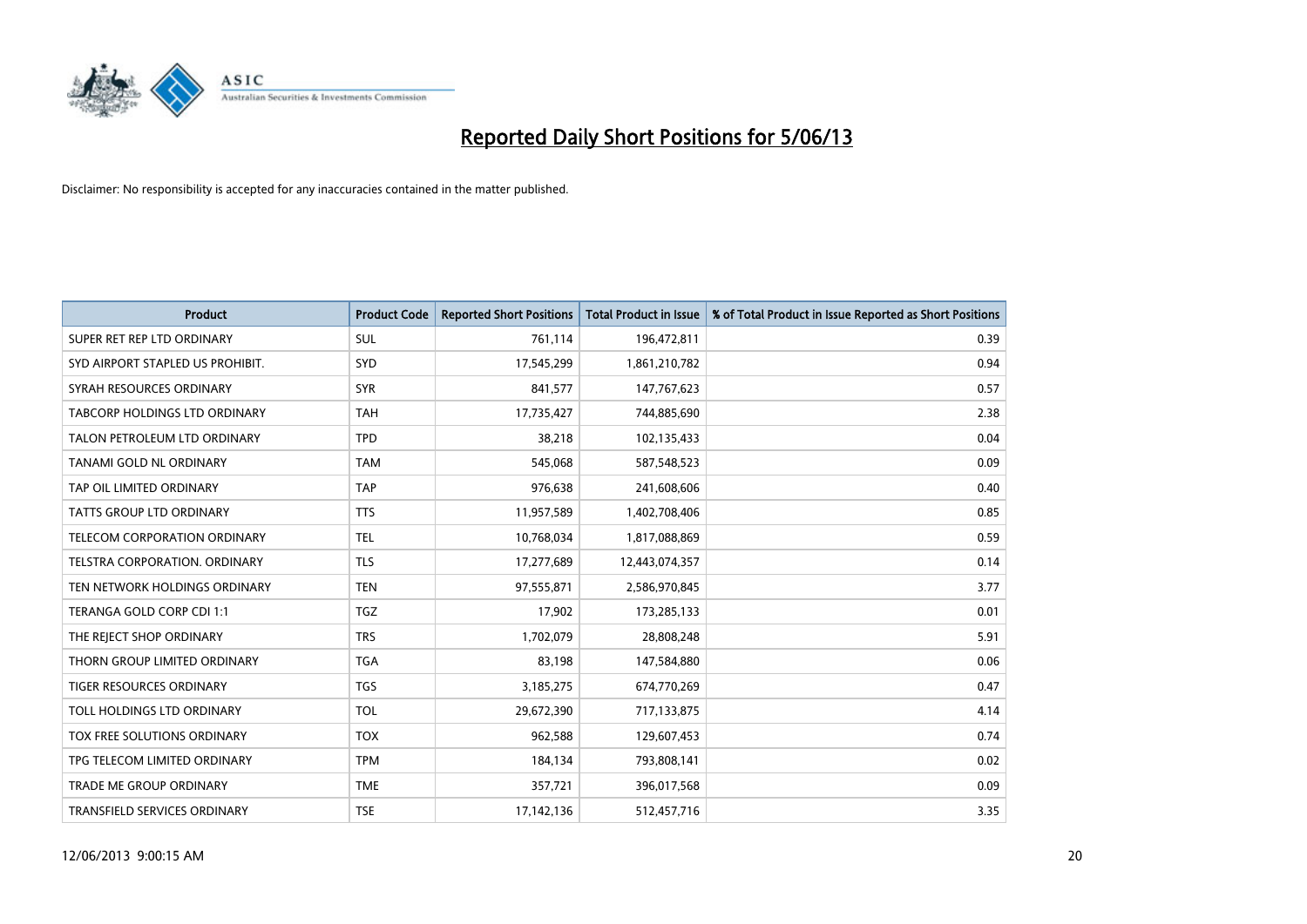

| <b>Product</b>                         | <b>Product Code</b> | <b>Reported Short Positions</b> | <b>Total Product in Issue</b> | % of Total Product in Issue Reported as Short Positions |
|----------------------------------------|---------------------|---------------------------------|-------------------------------|---------------------------------------------------------|
| TRANSPACIFIC INDUST, ORDINARY          | <b>TPI</b>          | 1,820,712                       | 1,578,563,490                 | 0.12                                                    |
| TRANSURBAN GROUP TRIPLE STAPLED SEC.   | <b>TCL</b>          | 5,852,292                       | 1,481,594,818                 | 0.39                                                    |
| TREASURY WINE ESTATE ORDINARY          | <b>TWE</b>          | 15,645,143                      | 647,227,144                   | 2.42                                                    |
| TROY RESOURCES LTD ORDINARY            | <b>TRY</b>          | 4,213,925                       | 91,318,649                    | 4.61                                                    |
| UGL LIMITED ORDINARY                   | UGL                 | 11,766,267                      | 166,511,240                   | 7.07                                                    |
| UXC LIMITED ORDINARY                   | <b>UXC</b>          | 588,765                         | 308,806,649                   | 0.19                                                    |
| <b>VIRGIN AUS HLDG LTD ORDINARY</b>    | <b>VAH</b>          | 106,367,218                     | 2,581,231,776                 | 4.12                                                    |
| VNGD AUS SHARES ETF UNITS              | VAS                 | 772                             | 6,233,376                     | 0.01                                                    |
| <b>VOCUS COMMS LTD ORDINARY</b>        | <b>VOC</b>          | 109,986                         | 78,539,890                    | 0.14                                                    |
| <b>WATPAC LIMITED ORDINARY</b>         | <b>WTP</b>          | 114,917                         | 184,332,526                   | 0.06                                                    |
| <b>WDS LIMITED ORDINARY</b>            | <b>WDS</b>          | $\overline{7}$                  | 144,740,614                   | 0.00                                                    |
| WEBIET LIMITED ORDINARY                | <b>WEB</b>          | 726,679                         | 79,397,959                    | 0.92                                                    |
| <b>WESFARMERS LIMITED ORDINARY</b>     | <b>WES</b>          | 25,194,837                      | 1,006,669,957                 | 2.50                                                    |
| WESFARMERS LIMITED PARTIALLY PROTECTED | <b>WESN</b>         | 69,610                          | 150,523,641                   | 0.05                                                    |
| WESTERN AREAS LTD ORDINARY             | <b>WSA</b>          | 16,208,866                      | 196,843,803                   | 8.23                                                    |
| WESTERN DESERT RES. ORDINARY           | <b>WDR</b>          | 2,057,805                       | 360,853,631                   | 0.57                                                    |
| WESTFIELD GROUP ORD/UNIT STAPLED SEC   | <b>WDC</b>          | 4,072,763                       | 2,194,138,450                 | 0.19                                                    |
| WESTFIELD RETAIL TST UNIT STAPLED      | <b>WRT</b>          | 11,344,686                      | 3,054,166,195                 | 0.37                                                    |
| <b>WESTPAC BANKING CORP ORDINARY</b>   | <b>WBC</b>          | 19,772,964                      | 3,103,729,084                 | 0.64                                                    |
| WHITE ENERGY COMPANY ORDINARY          | <b>WEC</b>          | 236,347                         | 322,974,494                   | 0.07                                                    |